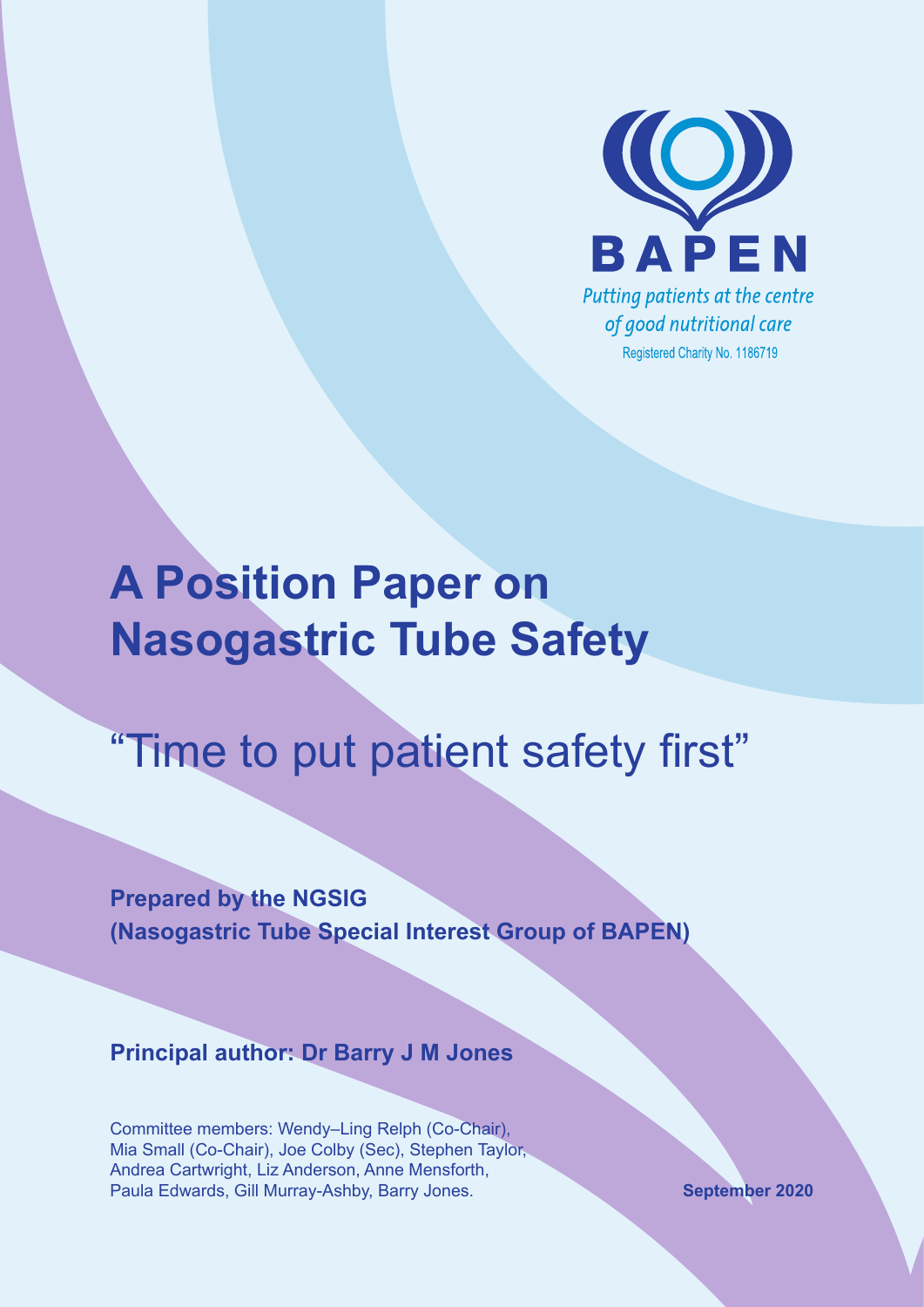# **Declarations of conflicts of interest by committee members (all BAPEN Members):**

Liz Anderson: Nutrition Lead Nurse, Bucks Healthcare NHS Trust; Member Nutricia specialist adviser group

Andrea Cartwright: Consultant Nurse Nutrition Support, (Retired) Basildon and Thurrock University Hospitals NHS Trust; Member Independent Advisory Committee, BAPEN

Joe Colby: Nutrition Lead Nurse, University Hospitals Coventry and Warwick NHS Trust; Trustee, Nightingale Trust; Adviser Enteral UK; Conference attendance supported by Calea

Paula Edwards: Nutrition Nurse Specialist, Wrexham Maelor Hospital, Wales; Conference attendance supported by Calea & GBUK. Nutricia sponsored dietetic post.

Dr Barry Jones MD, FRCP: Consultant Gastroenterologist (Retired) Dudley Group of Hospitals NHS Foundation Trust; Medical Adviser to Nutricia Ltd Homecare Service; Chair BAPEN Independent Advisory Committee; Lead, PINNT Virtual Nutrition Team.

Anne Mensforth: Clinical Dietetic Manager, Leicestershire Partnership Trust; Nil

Gill Murray-Ashby: Nutrition Nurse Specialist, Darent Valley Hospital; Nil

Wendy-Ling Relph: Matron for Nutrition, East Kent Hospitals University NHS Foundation Trust; Clinical Adviser, Avanos Ltd, supported by GBUK for BAPEN Conference

Mia Small: Nurse Consultant Nutrition; St Mark's Hospital, London; Adviser Enteral UK, Fresenius-Kabi & Avanos.

Dr Stephen Taylor PhD: Critical Care and Research Dietitian, North Bristol NHS Trust; Clinical study of Iris Kangaroo tube – Cardinal Health. Director of company developing new nasal halter device.

We wish to thank the following for their contributions:

Nichola Crust, National Investigator, Healthcare Safety investigation Branch (HSIB)

Saskia Fursland, National Investigator, Healthcare Safety investigation Branch (HSIB)

Dr Frances Healey, Deputy Director, Patient Safety (Insight), NHSE/I

### **©BAPEN: 2020 Published: September 2020**

BAPEN Office, Seven Elms, Dark Lane, Astwood Bank Redditch, Worcs, B96 6HB Telephone: +44(0)1527 457850 Email: [bapen@bapen.org.uk](mailto:bapen@bapen.org.uk) Website: [www.bapen.org.uk](http://www.bapen.org.uk)

Communications to: Dr Barry Jones: [ngsig@bapen.org.uk](mailto:ngsig@bapen.org.uk)

BAPEN is a registered incorporated charity, number: CIO 1186719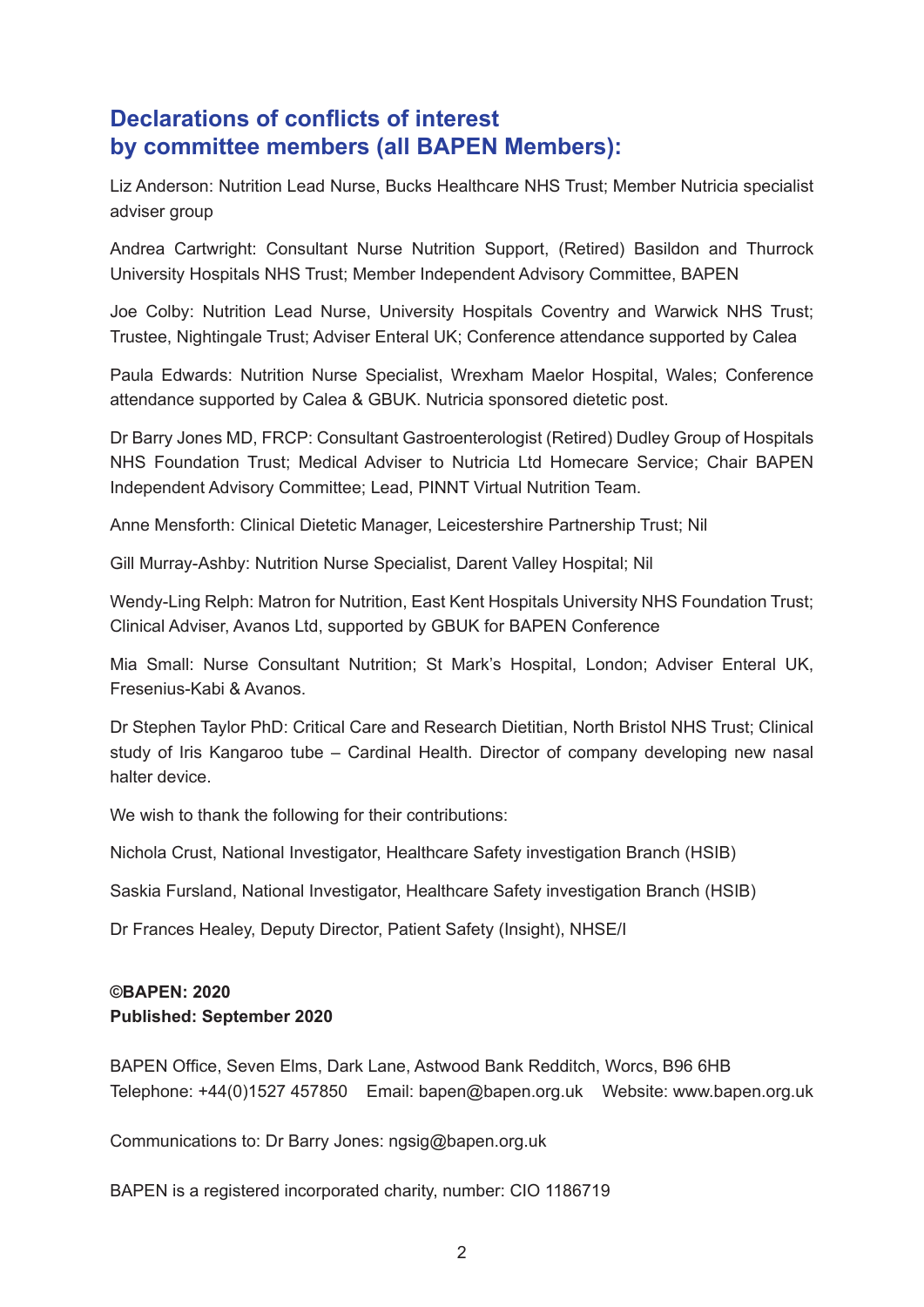# **Index of Contents**

|                                                                           | Page             |
|---------------------------------------------------------------------------|------------------|
| Membership of NGSIG committee and conflict of interest declaration        | 1                |
| <b>Executive Summary</b>                                                  | $\boldsymbol{4}$ |
| <b>Detailed Summary of position paper</b>                                 | 5                |
| <b>Introduction, Definitions, Scope of document</b>                       | 8                |
| National data on Never Events due to misplaced NGTs in England and Wales. | 9                |
| <b>Evidence from limited survey by BAPEN NGSIG</b>                        | 12               |
| <b>Incidence of Never Events in England</b>                               | 13               |
| Pneumothorax and nasogastric tubes, oesophageal misplacement.             | 14               |
| Risk of aspiration pre NGT insertion and Critical Care                    | 16               |
| <b>Hospital v Community Never Events</b>                                  | 16               |
| Review of available and novel techniques                                  | 17               |
| <b>NHSI identified reasons for Never Events</b>                           | 20               |
| National alerts - action to be taken                                      | 21               |
| HSIB Interim Report 2020, Identifying high risk patients                  | 24               |
| <b>Recommendations from BAPEN</b>                                         | 25               |
| Post script: Covid-19 crisis 2020                                         | 28               |
| <b>References</b>                                                         | 30               |

All rights reserved. No part of this publication may be reproduced for publication without the prior written permission of the publishers. This publication may not be lent, resold, hired out or otherwise disposed of by way of trade in any form, binding or cover other than that in which it is published, without the prior consent of the publishers.

BAPEN disclaims any liability to any healthcare provider, patient or other person affected by this report. Every attempt has been made to ensure the accuracy of the data in this report.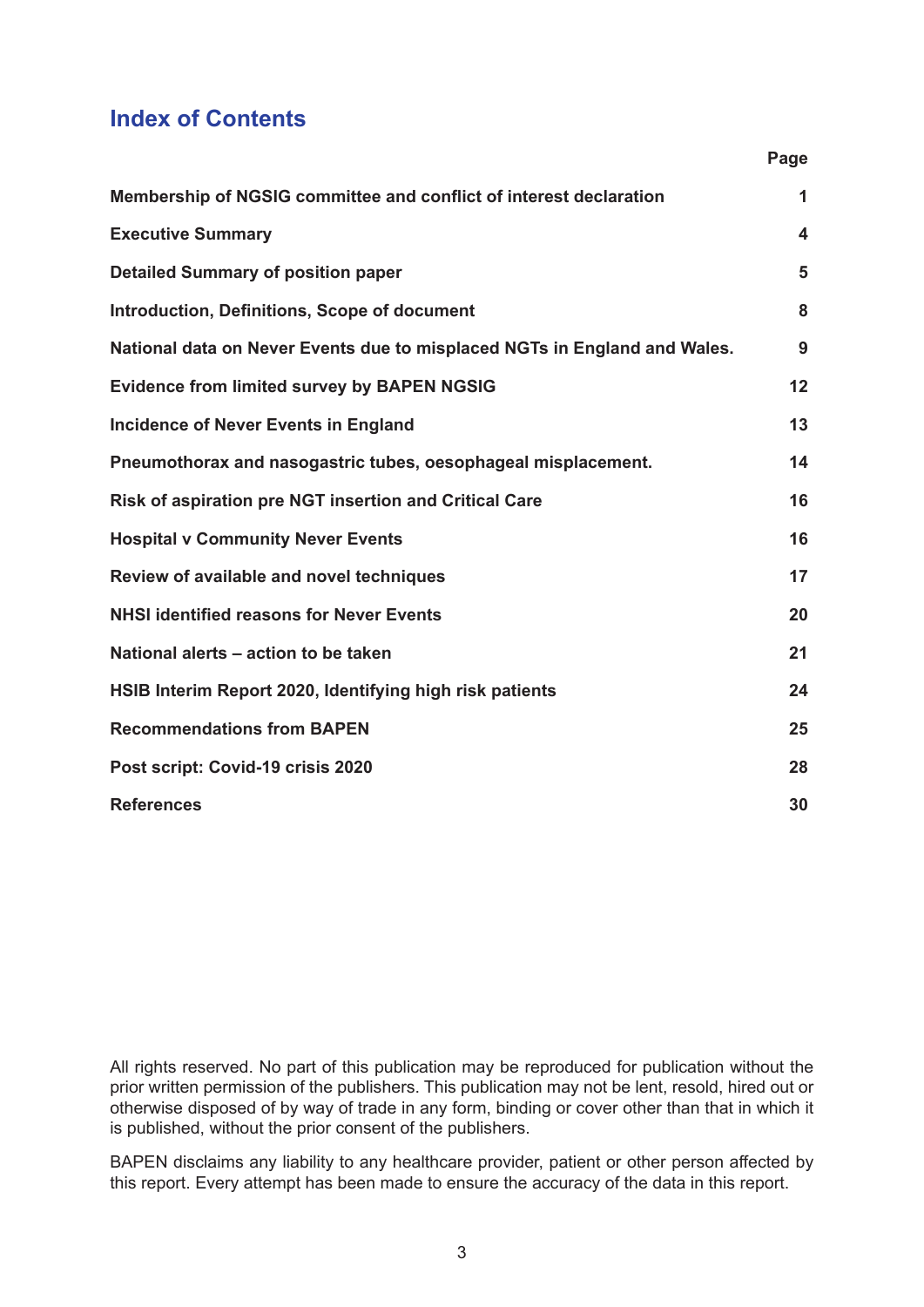# **Executive Summary**

Misplacement and use of nasogastric feeding tubes leads to ongoing avoidable complications and deaths classified as Never Events despite multiple NHS Alerts since 2005. The most common cause relates to use of X-rays to confirm intragastric placement, followed by poor adherence to guidance on use of gastric aspirate pH, although the vast majority of nasogastric feeding tubes in the UK are passed safely and have their position confirmed using pH checks without issue.

The root cause of these problems is a failure by Hospital Trusts and Health Boards to implement guidelines through rigorous clinical governance over many years.

The perception of nasogastric feeding tube insertion as a "simple" procedure must be changed to that of a "complex" and dangerous procedure and limited to properly trained and competent healthcare professionals.

The ongoing incidence of nasogastric Never Events is symptomatic of a wider failure of NHS governance procedures centrally and at senior Trust level.

**It must be accepted that this method of feeding is associated with a risk of complications and death which requires new strategies to mitigate these risks and to place patient safety at the top of the agenda.**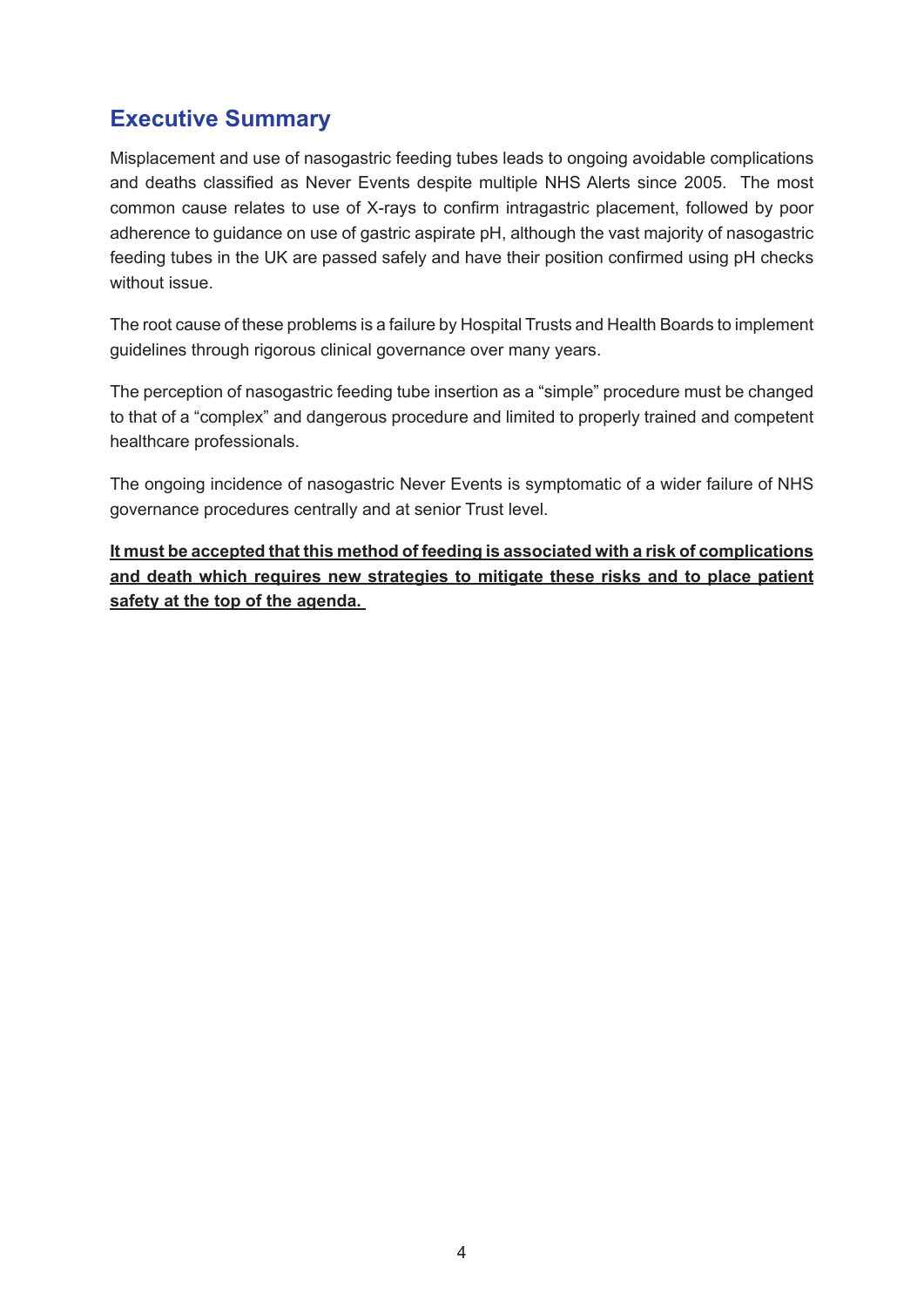# **Summary of Position Paper Findings**

- 1) The main complications related to NGT placement are:
	- i. Intrapulmonary placement with administration of feed, medication or fluid. This is a NEVER EVENT (NE).
	- ii. Pneumothorax or pleural placement due to NGT with administration of feed, medication or fluid. This is a NEVER EVENT.
	- iii. Pneumothorax or pleural placement with tube unused. This is NOT a Never Event.
	- iv. Intra-oesophageal placement with or without tube used. This is NOT a Never Event but predisposes to aspiration pneumonia.
	- v. Oesophageal or hypopharyngeal perforation. These are NOT Never Events and will not be addressed within this paper.
- 2) Whilst pH checking is not always perfect, the vast majority of NG tubes passed in the UK are passed safely and have their position confirmed using pH sticks without issue. What is important is that Organisations can and do demonstrate that their Health Care Professionals (HCPs) are following national and local guidance to the letter.
- 3) Failure to follow various aspects of present guidance is the commonest cause of NEs with X-ray misreading as the single most frequent cause, indicative of failure to implement actions in Alerts.
- 4) The underlying cause of failures to improve the safety of Nasogastric tubes for feeding, hydration and drug administration is failure by Organisations to implement the 5 comprehensive NPSA and NHSE/I Alerts disseminated to Wales, Scotland & Northern Ireland since 2005.
- 5) The first Alert in 2005 concerning multiple deaths and harms from misplaced NGTs was accompanied by excellent advice which if followed would have reduced the number of NEs considerably. Further alerts in 2011, 2012 and 2013 do not seem to have influenced the incidence of NEs related to NGTs.
- 6) The Alert in 2016 took notice of this failure and directed its latest actions towards Board Directors within organisations with clear and achievable instructions, the deadline for implementation being 21<sup>st</sup> April, 2017.
- 7) Continuing NEs have been recorded since 2017 but we can find little evidence that the action taken by NHSE/I in 2016 has been followed up to ensure implementation of all recommendations for Board involvement, audit and training. It is this ongoing systemic failure which highlights why no progress appears to have been made to date.
- 8) The cost implications of Alert 2016 are negligible as resources already exist except where Organisations have not implemented NICE 032 2017 guidance on appointment of Specialist Nutrition Nurses.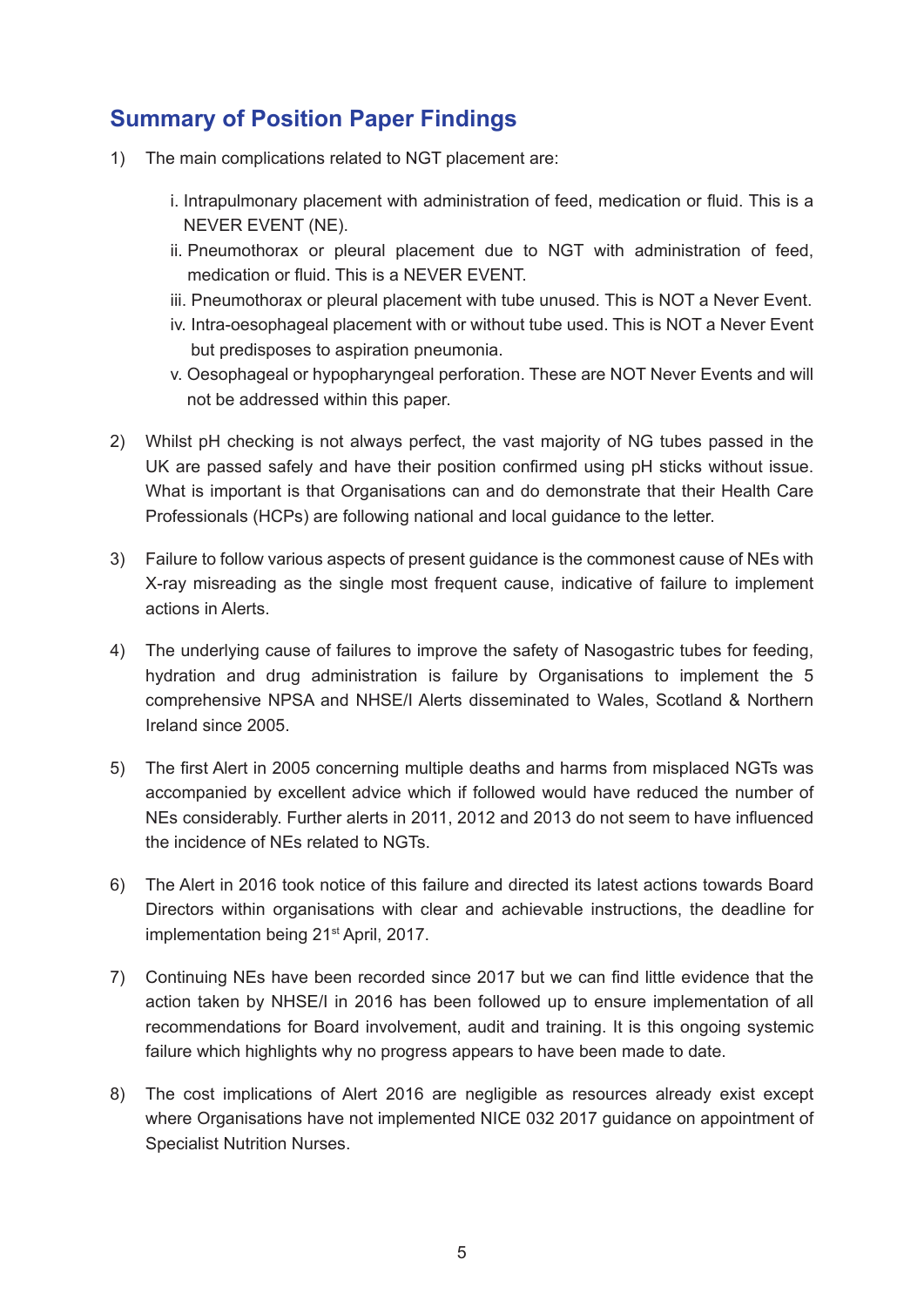- 9) The recommendations by NHSE/NHSI, to ensure that all NGTs are inserted by personnel with the requisite training and competencies, use of correct materials (CE marked pH papers; radio-opaque NGTs) accompanied by ongoing audit, are the key measures required to improve safety and these must be fully implemented by ALL Organisations providing care to patients with NGTs.
- 10) Previous alerts highlighted the importance of considering the balance of risk over benefit for NGT insertion in obtunded patients. (Alert 2011 supporting information) BAPEN strongly supports this advice. Further work is required to identify these high-risk patients who are to be found almost exclusively in hospitals rather than the community where NEs are extremely rare.
- 11) The NG-SIG of BAPEN would also strongly support restriction of NGT insertion to registered nurses, dietitians, radiographers and medical staff (including radiologists and intensivists) who have undergone appropriate training and ongoing competency assessment. The present practice of training all nurses to place NGTs should be replaced by a 2-tier system. The insertion and reinsertion of NGTs should be restricted to selected staff (expert operators) as above but for practical reasons, the subsequent checking of tube tip position before each use by pH assessment and external length should still be the remit of all competent professional staff as above.
- 12) There should be an agreed national uniform training programme for pH and X-ray checks on NGT placement.
- 13) The committee finds that novel methods of assessing NGT tip position in the stomach do not currently replace or outperform the available methods using modified NEX measurement, aspirate pH and/or X-ray confirmation for initial or subsequent placements, or pH and external measurement before each subsequent use of a tube. It has been repeatedly shown that failure to implement these basic methods according to best practice is the root cause for failure to detect misplaced NGTs before use.
- 14) Never Events associated with aspirate pH ≤5.5 may indicate that aspiration of gastric contents has already occurred prior to tube placement. As described in Alert 2011, such cases are more likely to occur in obtunded patients in whom a specifically ordered X-ray should be employed before using the tube, provided that interpretation of the X-ray is conducted according to best practice using the "4 point" system. A reduction of the pH threshold to 5.0 or lower may provide additional protection but there is no formal evidence for this and such a change could face the same pitfalls to safe practice as a pH threshold of 5.5.
- 15) The underreported complication of pulmonary aspiration whilst being fed with an NGT misplaced in the oesophagus does not qualify as a Never Event but may be more common than direct infusion into the lungs. Adherence to guidance as in NPSA/NHSE Alerts would also greatly reduce this complication which promotes aspiration pneumonia.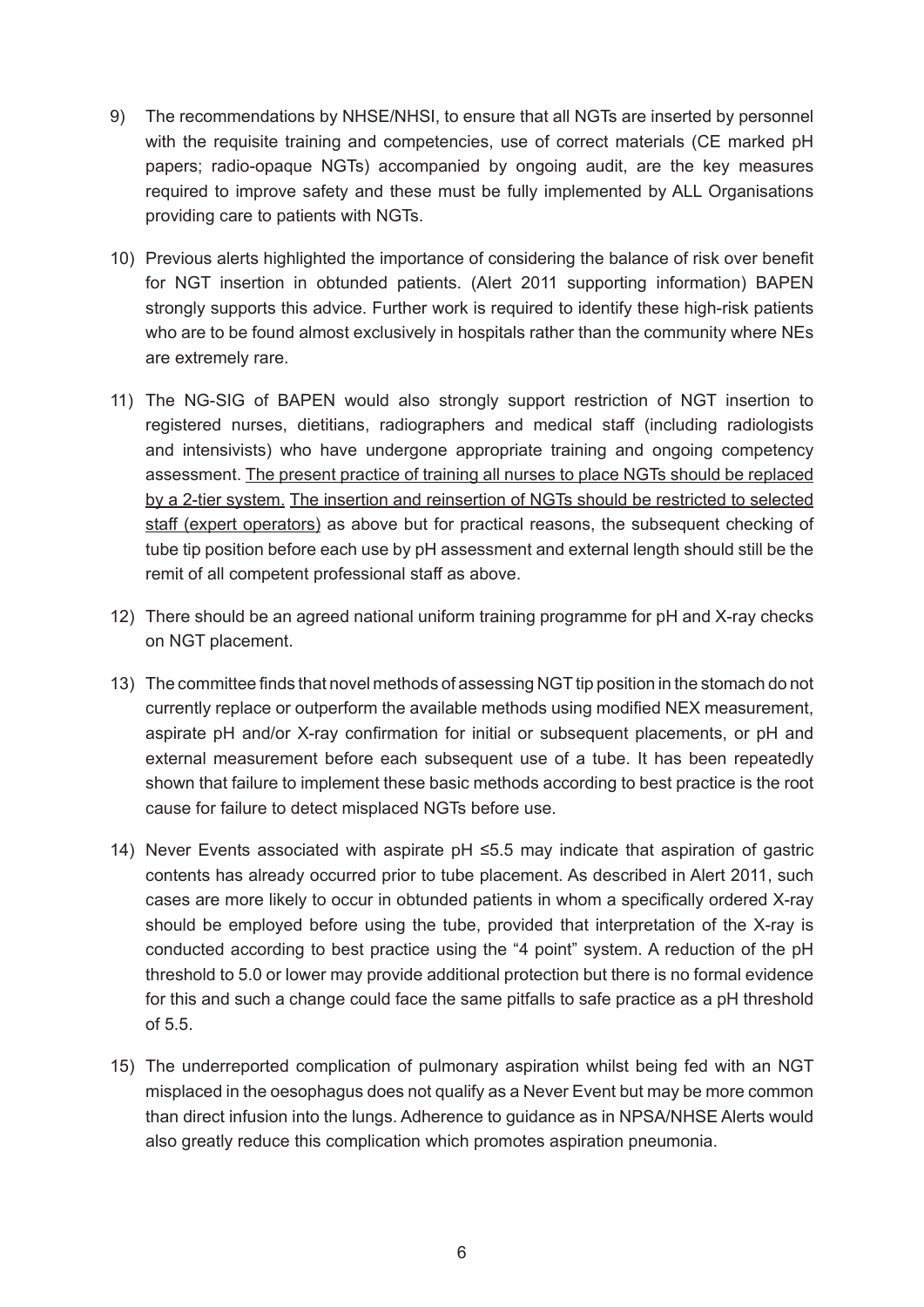- 16) There remains a pressing need for an accurate bedside device/technique to augment or replace pH paper and X-ray, provided it is validated for use in all settings and properly funded including training. Magnetic induction techniques come closest to satisfying this requirement but only when adequate expertise is available. Where pH is used, automated pH readers could eliminate inter/intra- observer error in pH reading.
- 17) In patients at high risk of aspiration, alternative routes of nutritional support should be considered including nasojejunal tube placement. A 2-step procedure with initial insertion of NGT to 35cm followed by purposed X-ray correctly reported before advancing the tube to the stomach has been shown to eliminate misplacements in US studies but would be difficult to implement outside of critical care.
- 18) SAFETY FIRST must be at the core of all techniques used for NGT placement as part of a new culture of safety in the NHS. Our patients deserve nothing less.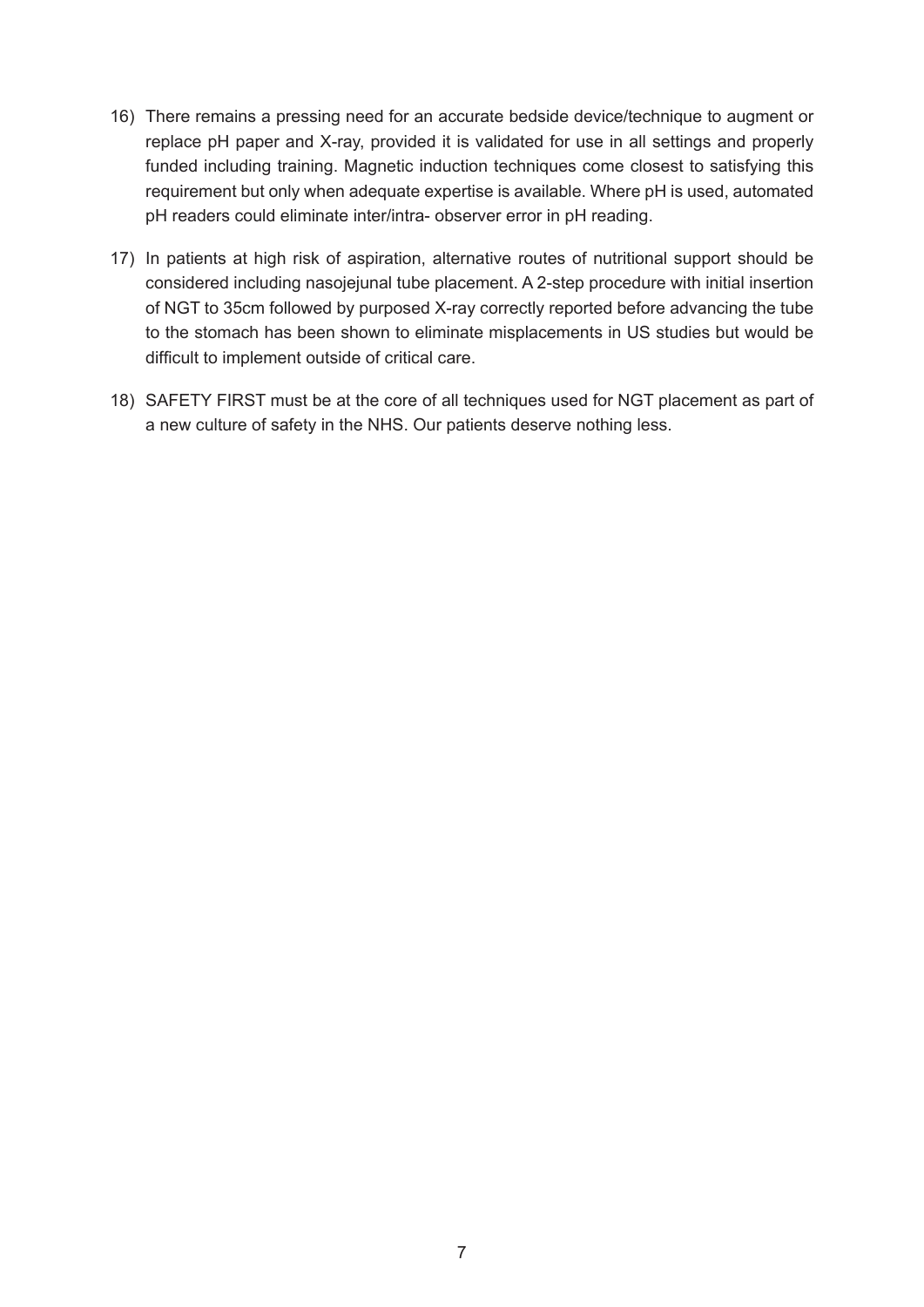# **Position Statement of Nasogastric feeding tube safety by the NGSIG\* of BAPEN\*\* 2020**

### **Introduction**

This document summarises the views of the multidisciplinary Nasogastric Special Interest Group (NGSIG) of BAPEN formed in 2017 in response to increasing concerns over the continuing number of NEs related to Nasogastric tubes (NGTs) as evidenced by NPSA data since 2005 and the designation of misplaced NGTs as "Never Events" in 2009. The Remit of the NGSIG is:

- 1. to review evidence and guidance available
- 2. to look at novel technologies which might improve safety
- 3. to examine forensically, the data accrued by NPSA on Never Events
- 4. to provide advice on how to improve safety of NGT feeding based on available evidence including experiential evidence

BAPEN was founded in 1992 to promote best use and safety of both parenteral and enteral nutrition which includes the nasogastric route. The charity PINNT, a core group member of BAPEN was founded to represent the interests of patients requiring parenteral and nasogastric tube nutrition.

### **NPSA Never Event data definitions**

A Never Event (NE) is defined as "wholly preventable where guidance or safety recommendations are available at national level, and should have been implemented by all healthcare providers" - (as found in "Never Events list, 2018" published by NHSI [https://improvement.nhs.uk/documents/2899/Never\\_Events\\_list\\_2018\\_FINAL\\_v7.pdf\)](https://improvement.nhs.uk/documents/2899/Never_Events_list_2018_FINAL_v7.pdf)

The definition of nasogastric or orogastric tube misplacement (2016) is:

"Misplacement of a naso- or oro-gastric tube in the pleura or respiratory tract that is not detected before starting a feed, flush or medication administration"

### **Organisations**

The term "Organisations" includes Trusts, Health Boards (as in Wales, Scotland and Northern Ireland) and any body with responsibility for providing healthcare in the UK.

### **Scope of this document**

This document will consider only nasogastric (or orogastric) tubes used for gastric infusion of nutrients, hydration or drugs, and will exclude consideration of wide bore NGTs for gastric drainage (often termed Ryles Tubes). We have not addressed tube placement in neonates or paediatric practice. For the purposes of brevity, orogastric tubes will be encompassed by the term nasogastric tube. Again for brevity, the term "feeding NGT" encompasses hydration, drug

\*NGSIG: Nasogastric tube special interest group. \*\*BAPEN: British Association for Parenteral and Enteral Nutrition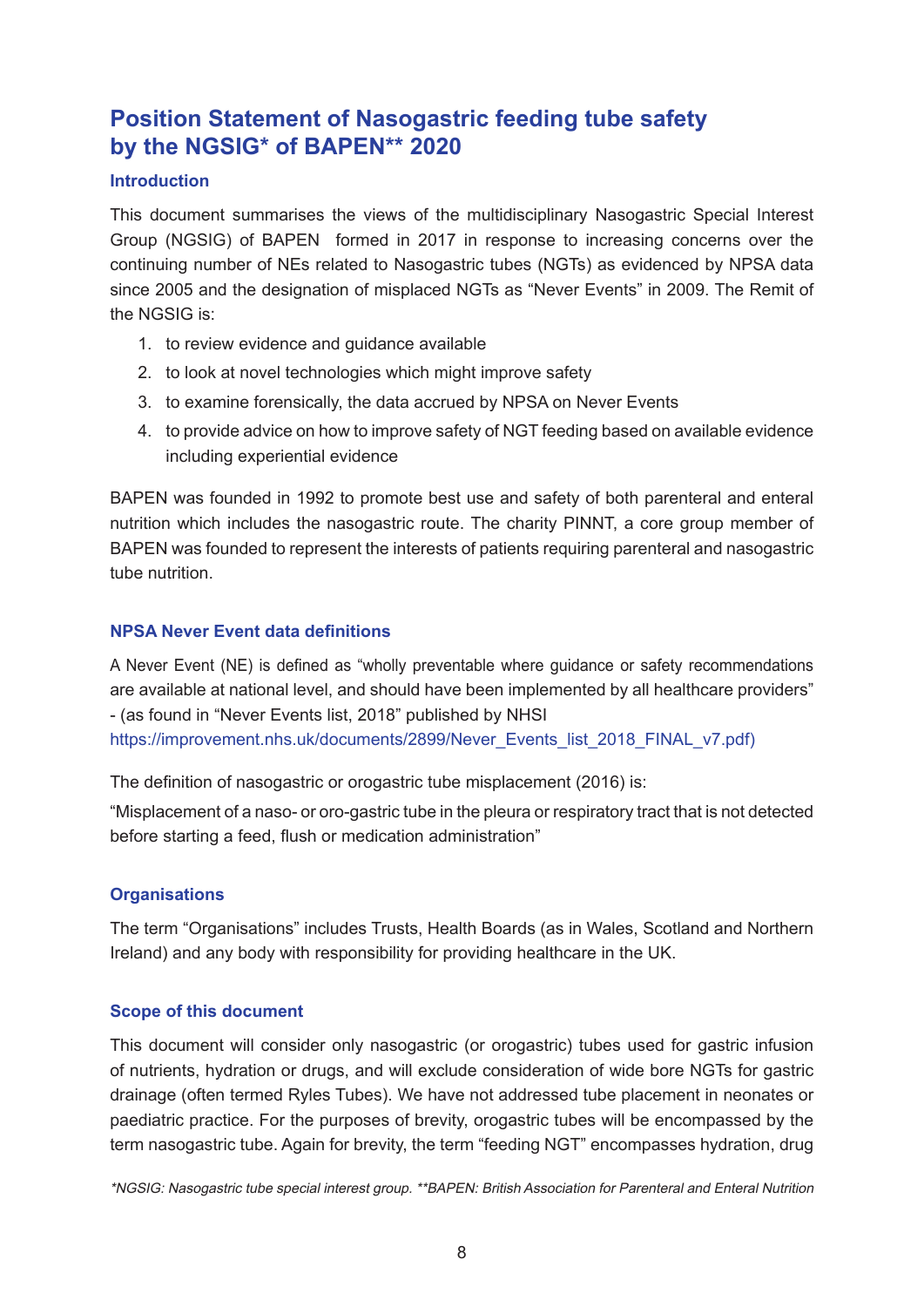administration and nutrition in accordance with the stated aim of NPSA Alerts. This document will focus on Never Events including misplacement into the pulmonary tree and into the pleural space with or without pneumothorax. It is not clear to us that there is evidence that fine bore feeding tubes contribute significantly to pneumothorax compared to the use of larger and stiffer drainage NGTs but some incidents have involved NGTs with feed having been infused into the pleural space. This complication is greatly outweighed by infusion into the bronchial tree. Oesophageal misplacement and misfeeding occur frequently so will also be considered in so much as they touch on NGT safety by promoting pulmonary aspiration. Finally, this document is based upon the experience of Never Events as reported in England and Wales but the conclusions apply equally to Scotland and Northern Ireland.

### **National data on NGT Never Events**

| Year          | <b>Never</b><br><b>Events</b> | <b>Centres re-</b><br>porting NE | <b>Annual</b><br><b>incidence</b><br><b>NE</b> | <b>Annual</b><br><b>incidence</b><br><b>centres</b> | <b>Comment</b> |
|---------------|-------------------------------|----------------------------------|------------------------------------------------|-----------------------------------------------------|----------------|
| $2003 - 2005$ | 12 <sup>2</sup>               | n/a                              | 6                                              | n/a                                                 | 11 deaths      |
| 2005-2011     | 95                            | n/a                              | 16                                             | n/a                                                 | 21 deaths      |
| 2012          | 20                            | n/a                              | 20                                             | n/a                                                 | $7^*$          |
| 2013          | 16                            | n/a                              | 16                                             | n/a                                                 | $7^*$          |
| 2014          | 10                            | 10                               | 10                                             | 10                                                  | $7^*$          |
| 2015          | 40                            | 29                               | 40                                             | 29                                                  | $7^*$          |
| 2016          | 26                            | 24                               | 26                                             | 24                                                  | $7^*$          |
| 2017          | 22                            | 20                               | 22                                             | 20                                                  | No data        |
| 2018          | 29                            | 24                               | 29                                             | 24                                                  | No data        |
| 2019 (9/12)   | 18                            | 17                               | 24                                             | 23                                                  | No data        |
| <b>Total</b>  | 276                           |                                  | 203                                            |                                                     | 67 to 2016     |

**The data available is shown in Table 1. Table 1. Incidence of NGT related never events in England, 2005 -2019**

\*Figures derived as average of deaths September, 2011 to March, 2016 from 2016 Alert

Footnote: One Organisation had 5 in 2015 and another 3 in 2015. Data collection and definitions changed in 2015.

Data from Wales is available from 2012 to 2018 but in less detail on the internet, during which time 9 Never Events due to NGT misplacement are recorded. No such data for Northern Ireland or Scotland was identified during our searches. However, it is clear from NHSE/NHSI websites that all alerts have been disseminated to the devolved nations including versions in Welsh.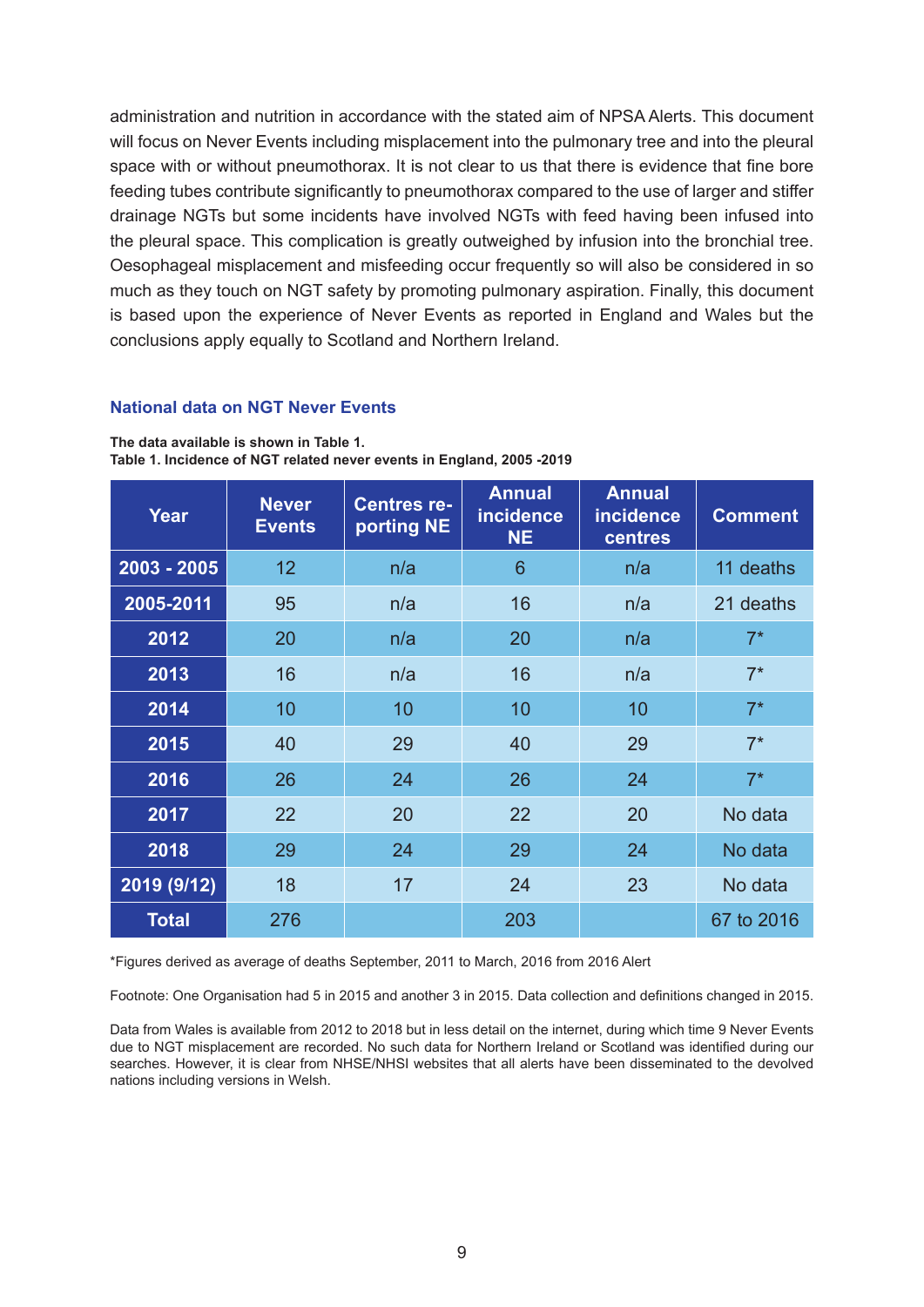**Table 2. NGT related Never Events in Wales, 2012 – 2018**

| <b>Year</b>  | <b>Never events</b> |
|--------------|---------------------|
| 2012         | 1                   |
| 2013         | $\overline{2}$      |
| 2014         | $\overline{0}$      |
| 2015         | 3                   |
| 2016         | 3                   |
| 2017         | $\overline{0}$      |
| 2018         | $\overline{0}$      |
| <b>Total</b> | 9                   |

Analysis of NHSI data from England on their website reveals that approximately 85 Trusts reported NEs due to misplaced NGTs from 2015 to 2019 inclusive -i.e. 5 years data. Of these, 10 trusts appeared in more than one of those years and had multiple NEs of 3 or more. Of those 10 trusts, 6 appear not only in 2015 or 2016 but in 2019. The maximum NEs due to NGTs for a single trust between 2015 and 2019 was 9, followed by another with 5, two with 4 and the remaining 6 trusts on 3. This data shows that many Trusts have not yet had a NE, but 12% of those that have, have accrued 3 or more NEs and many more have 2 NEs. This would suggest possible failures to implement NPSA and NHSI Alerts in those Trusts and to ensure patient safety through a learning culture (NHSE Never Event policy 2015). It is possible that many of those Trusts yet to experience NGT NEs have been lucky in that their systems may be no better than those who have had NEs or may not have reported their NEs. As Wales has had no reported NEs in the last 2 years for which data is available, it is possible that implementation of NHSI/NPSA alerts is working there, perhaps following and because of the PSA008 Alert in Welsh in 2017.

The initial report by the NPSA of Deaths and harms from misplaced NGTs 2003 - 2005 revealed 11 deaths and 1 harm over the previous 2 years. Further analysis by NPSA on English data 2005 - 2011 indicated a significant mortality associated with NGT NEs and that use of radiology to confirm gastric placement was the dominant causative factor compared to the use of aspirate pH testing. From 2005 – 2011, there were 21 deaths and 76 harms overall but 12/21 deaths and 45/76 harms occurred despite misread X-ray position checks. From 2011 – 2016, 32 deaths were reported out of 95 incidents.

The initial alert in 2005 has been supplemented by those of 2011, 2012, 2013 & 2016

The detailed data of Never Events in the 2011 alert is summarised below: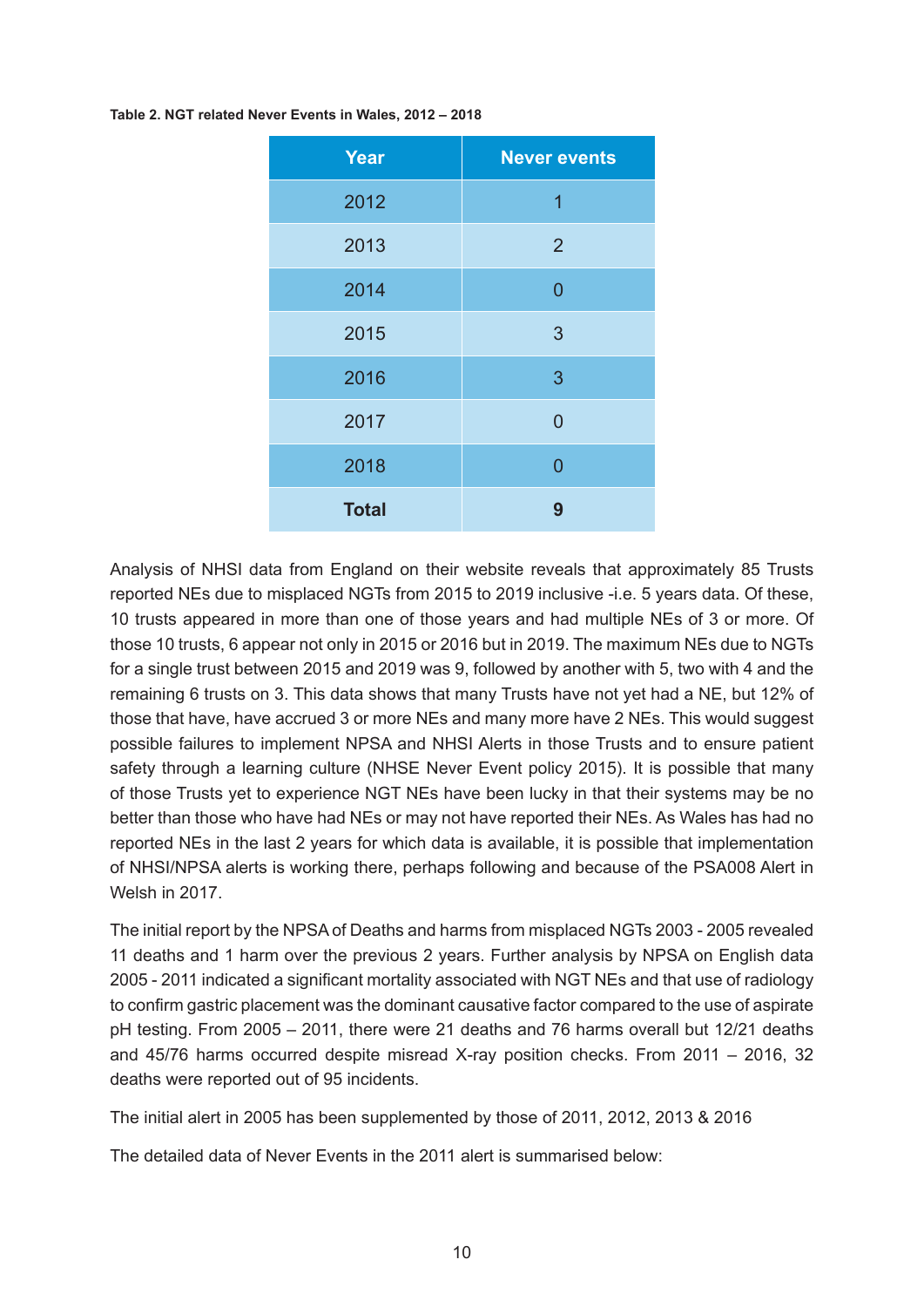### **2011 NPSA Alert**

Appendix 1: Summary of reported incidents relating to misplaced nasogastric feeding tubes between issue of the NPSA Alert 2005 and 31 March 2010

Since the September 2005 NPSA Alert, Reducing the harm caused by misplaced nasogastric tubes, the NPSA has become aware of 21 deaths and 79 other cases of harm due to feeding into the respiratory tract through misplaced nasogastric tubes. In 45% of cases, the harm was due to misinterpreted X-rays.

**Table 3. Summary of all reported incidents relating to misplaced nasogastric feeding tubes between September 2005 and 31 March 2010 (Alert 2011)**

| <b>Checking method where error occurred</b>                                         | <b>Number of incidents</b><br>reported | <b>Number of</b><br>deaths |
|-------------------------------------------------------------------------------------|----------------------------------------|----------------------------|
| X-ray misinterpretation                                                             | 45                                     | 12                         |
| Fed despite aspirate tested pH 6-8 *                                                | $\overline{7}$                         | $\overline{2}$             |
| Fed after apparently obtaining pH 1 - 5.5                                           | 9                                      | 1                          |
| Water instilled down nasogastric tube before<br>testing pH *                        | $\overline{2}$                         | 0                          |
| Not checked at all *                                                                | 9                                      | 1                          |
| <b>Apparent migration after initially correct</b><br>placement (e.g. after suction) | 8                                      | 1                          |
| No information obtained on checking method<br>used *                                | 17                                     | 4                          |
| Placed under endoscopic guidance                                                    | 1                                      | 0                          |
| Visual appearance of aspirate *                                                     | 1                                      | 0                          |
| <b>Bubble test *</b>                                                                | 1                                      | 0                          |
| <b>Totals</b>                                                                       | 100                                    | 21                         |

#### **(\*i.e. existing advice ignored)**

The above table reveals that X-ray misinterpretation was the commonest single factor (45/100) with failure to observe various policies including pH checks identified in 37/55 remaining cases. Of concern is the finding that 8 NEs occurred after initially "correct" placement and 9 after apparently satisfactory pH readings between 1-5.5 (see also BAPEN survey below).

It is not clear from available data how many patients have died following or as a result of NGT NEs in recent years but there is no doubt that this complication can prove deadly. It has not always been possible to determine a causative link between misplaced NGT and death from the evidence provided to NPSA.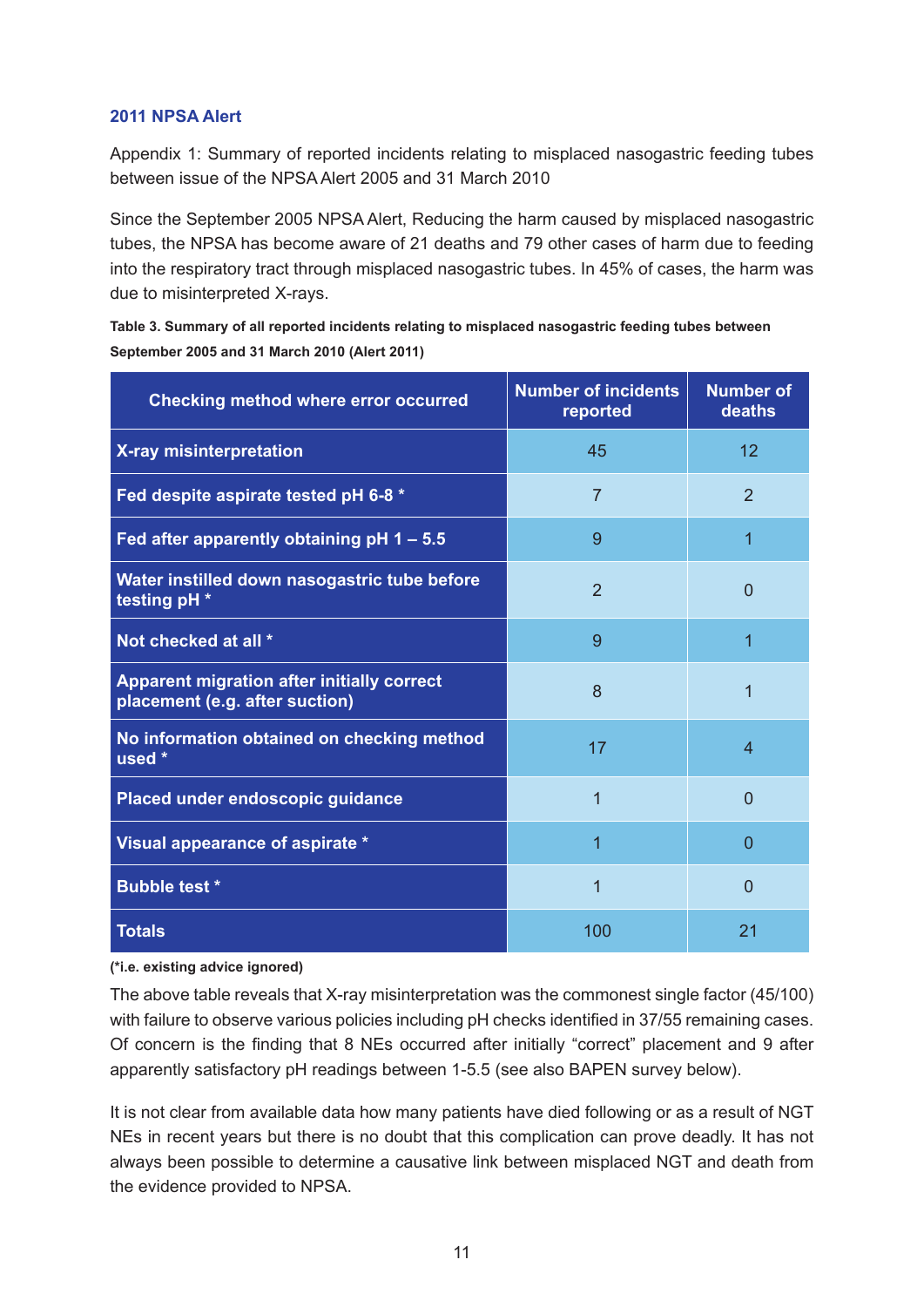### **Evidence from survey conducted by BAPEN NGSIG, 2018**

In 2018, The NG SIG conducted a Survey Monkey study of NEs over the previous 5 years with 11 responses covering 16 NEs in 8/11 respondent trusts. 2 trusts had 1 NE, 4 trusts had 2 NEs and 2 trusts had 4 NEs. Although a small cross section of Trusts, the details make for interesting reading.

There were 9 deaths from the 16 events. Major harm occurred in one case, moderate harm in 4 and no harm in 2. Deaths referred to the coroner recorded Accidental death in 1, Neglect in 1, Misadventure in 1 and Narrative in 3 with X-ray mandated if no aspirate in 1 case and recommended in another.

Analysis of the NEs is as follows in Figures 1 & 2:

**Figure 1**



# **MAIN reason for NE**

From this data, several themes can be identified. Firstly, there were 6 cases in which a correct pH was obtained but the NGT was in the pulmonary tree. Three of these died. This emphasises that an accurate pH test read correctly of  $pH \le 5.5$  only identifies gastric juice, not where that juice. It is also important to consider why these situations should arise. We were struck by how many intrapulmonary misplacements were associated with apparently correct pH ≤5.5 in both NPSA data and our own survey. What was it about these patients that predisposed to gastric aspirate being already present in the lungs? It is also possible that failure of a pH strip to indicate accurately or to be read accurately, or an accurate pH >5.5 being ignored by the operator might contribute to some NEs. Note: Use of the term "tube tip" in this survey does not accord with the 4 point reporting system advised in NHSE/I Alerts.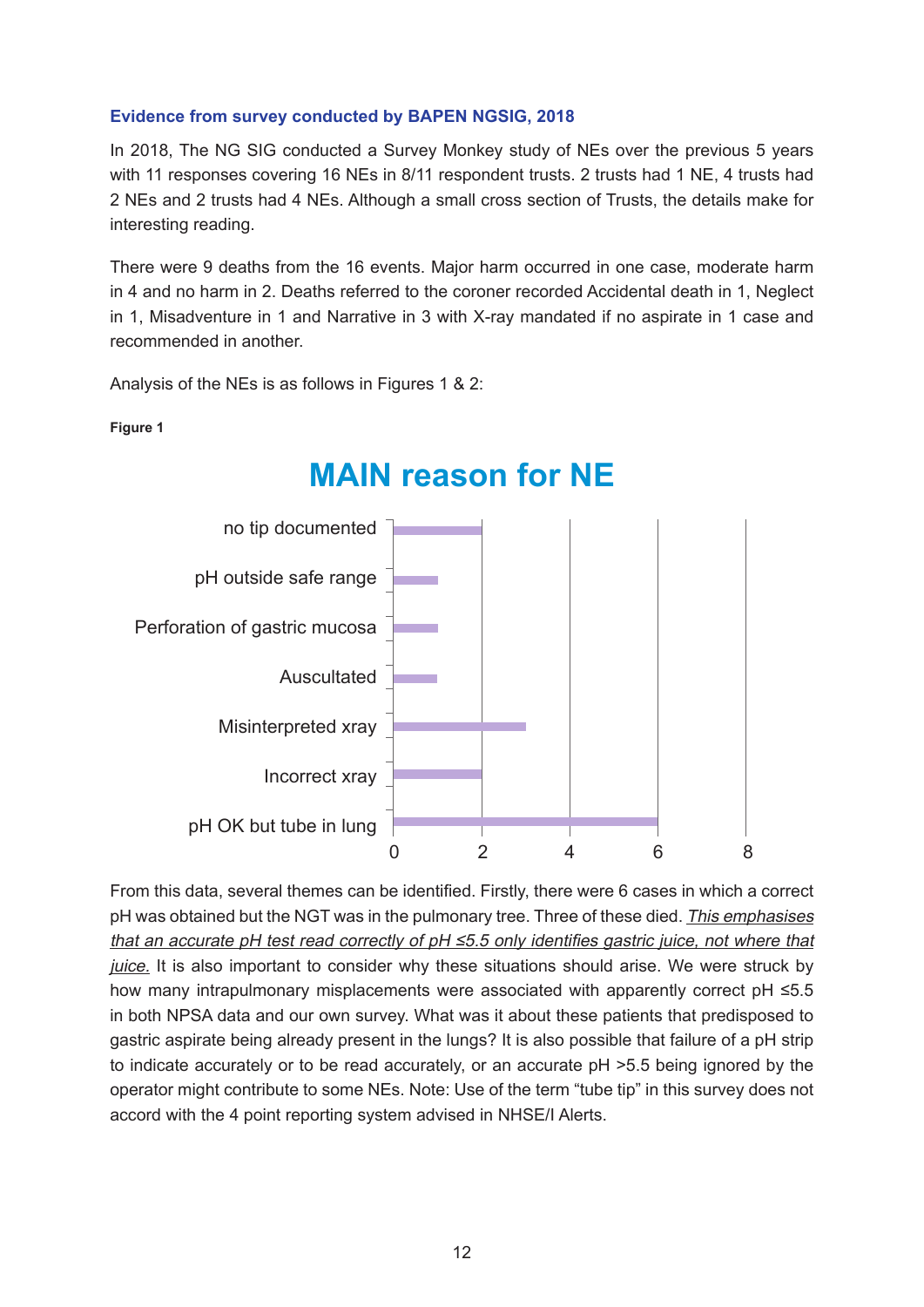#### **Figure 2**

# **MAIN reason for NE**



In 6 cases (including 3 deaths), noncompliance with policies contributed to the NE. Failures included use of the obsolete and banned "whoosh" test (1), failure to obtain an acid pH (1), Wrong X-ray reported (2), misinterpreted X-ray (3), no tip position identified at all (2) and gastric mucosal perforation (1). Identifiable contributory factors were failure to follow policy, different local policy from national, lack of training, out of hours placement, placement in theatre without checking of position and misinterpretation of tip position. These findings echo those described in previous NPSA and NHSI reports/alerts.

Some Organisations have responded to NEs by changing their protocols for insertion and checking of position by a variety of measures (beyond the scope of this paper), sometimes as a result of coroners' recommendations. Some of these changes run contrary to present national guidance.

### **Incidence of NEs in England**

Blind placement of an NGT results in misplacement in 1-3% of placements. Oesophageal placement occurs in 19% of blind intubations (Hanna 2010). This complication is not recorded as a Never Event but contributes to the risk of aspiration pneumonia.

Although it is possible to express the incidence of NGT NEs in terms of population, this is not a useful measure of the risk of NGT intubation. It would be more helpful to be able to express incidence in terms of numbers of NGTs used for feeding, hydration and drug administration. This cannot be accurately estimated as the number of tubes used in the UK for feeding compared to simple drainage is not known (see below). Historic data from BANS (British Artificial Nutrition Survey) indicates approximately 45,000 patients receive tube based nutritional support in the community per annum and that approximately 10% do so via the nasogastric route. This equates to 4,500 via NGT. We have no such data for hospital based NGT feeding. The incidence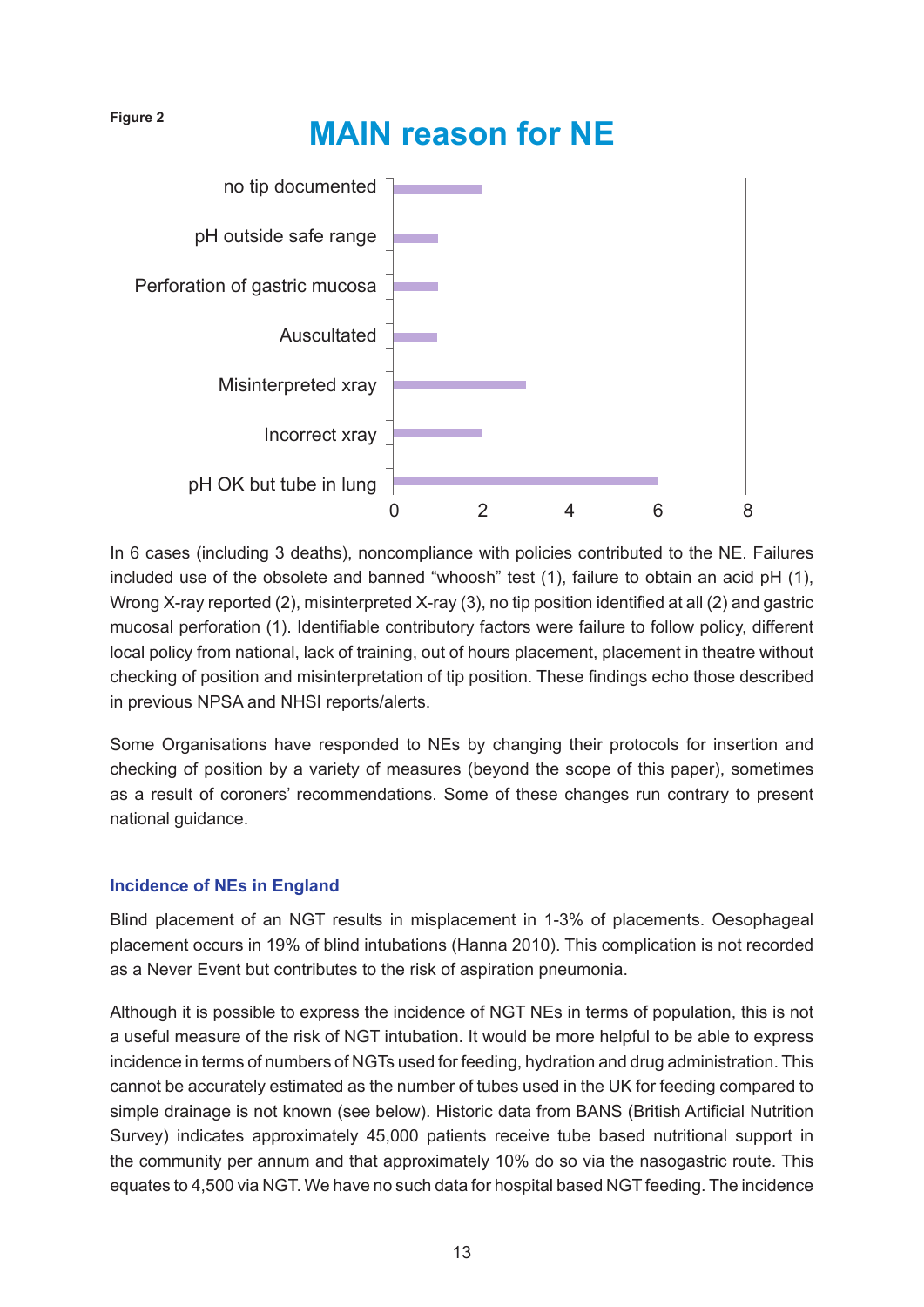of NGT related NE per tube placement is therefore uncertain. In the USA, 1.2 million fine bore nasogastric feeding tubes are used per annum (Ostedgaard KL et al, 2013). By extrapolation from population sizes, usage in England may amount to 200,000 per annum. With an average annual incidence of 20 NEs from 2005 - 2019, this gives an estimated incidence of 1 NE in 10,000 insertions or 0.01%.

### **Pneumothorax due to misplacement of NGT into pulmonary tree and pleural space**

Up to 40% of misplaced feeding NGTs are associated with pneumothorax according to Koopman et al. 2011 with a 3.2% chance of misplacement in their study in USA. Analysis of NE data from NRLS reveals that there were 59 pneumothoraces between 1/1/2015 and 26/11/2017 (20/ year). NRLS has calculated that the incidence of pneumothorax during this period based on a total of 2 million nasogastric tubes used by the NHS for all purposes, equates to 1 in 30,000 (0.003%). These are not recorded as Never Events unless feeding was commenced before detection of the misplacement and no data on this is available to us. No conclusions could be drawn as to which type of tube was most likely to cause pneumothorax. Tubes used for drainage are of larger diameter and stiffer than those used for feeding and therefore more likely to cause forceful penetration of the visceral pleura into the pleural space (and perforation of the hypopharynx, oesophagus or stomach). Since inappropriate force applied to tube insertion is considered to be the main cause of pneumothorax once misplacement has occurred, it seems likely that many of these recorded events are due to larger and stiffer drainage tubes, not feeding tubes. The introduction of larger bore dual purpose Ryle's type tubes compatible with enteral feeding systems (ENFIT compatible) should be subject to review if evidence of pneumothorax is found to be more common with larger bore tubes. The picture is all the more confusing because the incidence rate for pneumothorax calculated by NRLS (1 in 30,000) is based upon the *total* number of NGTs purchased by the NHS over the same period (2 million) but there is no clarity on whether these are fine bore feeding tubes or larger bore drainage tubes. The incidence rate is thus invalid and may underestimate pneumothorax due to NG feeding tubes. If instead we calculate the annual number of pneumothoraces in England (20/ year) and assume all were for feeding purposes, with a figure of 200,000 feeding NGTs (see above) the maximum incidence is 20/year giving an annual incidence of 1 in 10,000 or 0.01% compared to 1 in 6,666 or 0.015% for NEs over the same period. Allowing for some overlap of pneumothoraces with NGT NEs, the incidence is somewhat higher than calculated by NRLS.

BAPEN does not have a remit to advise on the use or safety of large bore drainage NGTs as used in surgical practice but our deliberations on NGT safety should apply to ALL types of NGT. It goes without saying that a pneumothorax cannot be caused by a tube if it is not misplaced. The literature reports a high incidence of pneumothorax resulting from drainage NGT placement during surgery or in Critical Care (Long et al, 2017).

There is no evidence to support the contention that millions of NGTs are used each year for feeding in hospitals and community in the UK.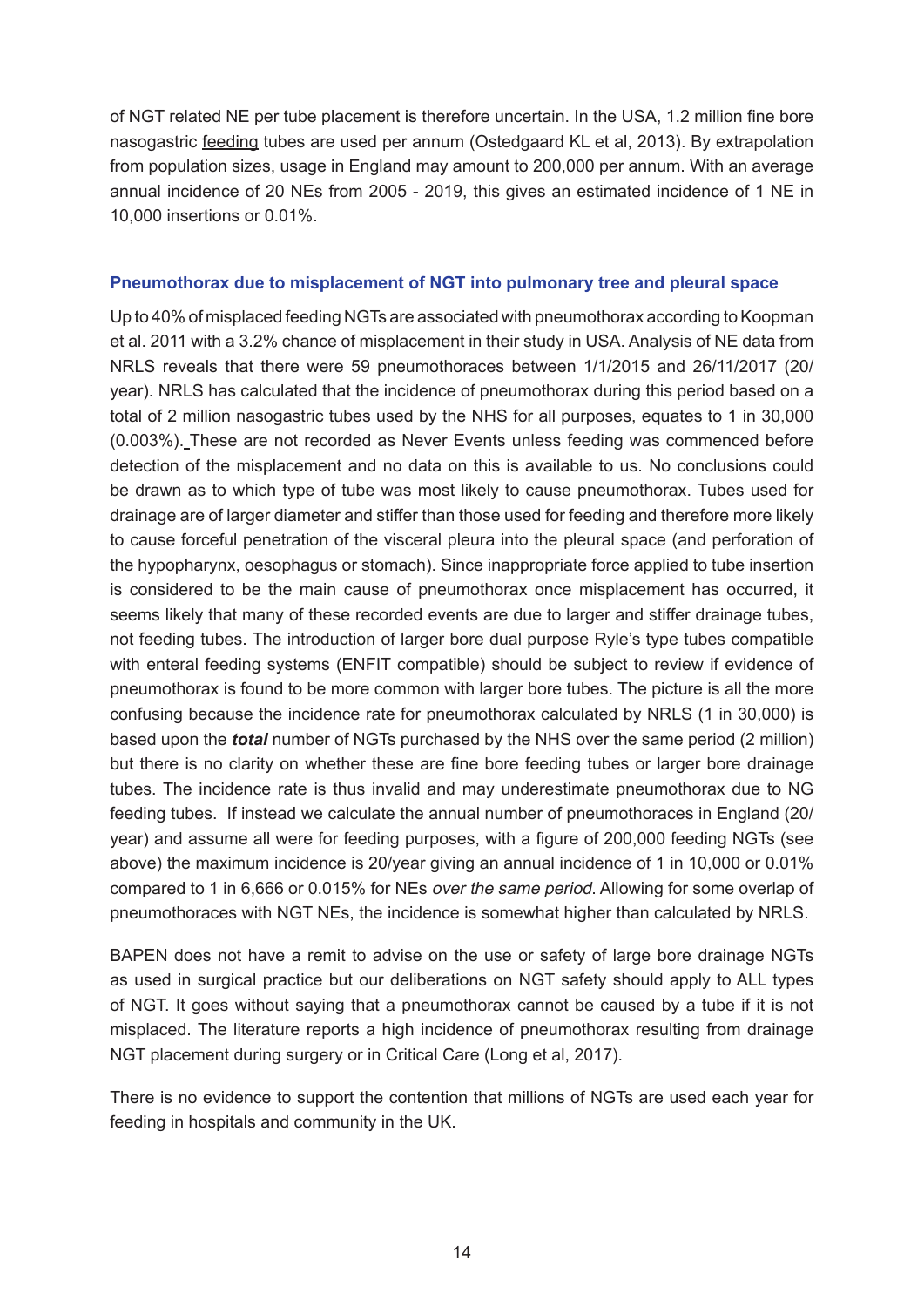### **Oesophageal misplacement**

There has been considerable concern that misleading  $pH$  readings between  $4 - 5.5$  can lead to oesophageal placement of a tube destined for the stomach (Hanna 2010). This may occur as often as 19% of blind intubations and may represent an unmeasured "iceberg". National guidance still states that NEX should be used. However, more recent studies have shown that NEX measurements + 5-10cm may be helpful in preventing oesophageal misplacement, although doubt has been cast on this by Taylor (2014). Others have found NEX "plus" to be more accurate for intragastric placement (Torsy 2020) based on their randomised controlled trial (Torsy 2018).

Using X-ray, 17-23% of tubes were found to be in the oesophagus or at the gastro-oesophageal junction even without kinking (Rollins et al, 2012) These figures may be inflated by filtering out the pH 'successes', but it's still a significant proportion of patients. Greater understanding of the variability in the safe insertion length of NGT is needed so this low-cost method can be made safer. Interestingly, policies based on X-ray of all tubes inserted to 35cm before advancement to the stomach or use of electromagnetic techniques (Cortrak) have both been shown to virtually eliminate intrapulmonary misplacement and pneumothoraces but only when implemented by expert tube placement teams (Marderstein 2004, Koopman 2011 and reviewed by Ostedgaard 2013). Similar results were claimed for fine bore nasolaryngoscopy by specialists.

The risk of aspiration of gastric contents into the lungs from the oesophagus is not known and data on the association between aspiration pneumonia and oesophageal misplacement is not identified as a Never Event or collected centrally. Nevertheless, this complication occurring without the tube being in the pulmonary tree is potentially fatal and must also be the subject of our concerns over NGT safety. Theoretical models of the reduction in risk with a change in pH threshold to 5.0 or 4.0 are not supported by clinical evidence as yet. However, if all present guidance on NGT tip positioning was to be followed in compliance with the Alerts, it is probable that many or most tube related aspiration pneumonias would be avoidable as would intrapulmonary NEs. Whether an additional change in pH threshold would have further influence is not known but computations from Ni's paper, 2017 suggests a residual risk of 2.9% intra-oesophageal placement.

Pulmonary aspiration whilst being fed with a NGT misplaced in the oesophagus usually goes unrecognised and unreported. This is in part because such patients are at great risk of aspiration due to gastro-oesophageal reflux, oronasal-pharyngeal secretions and oral intake. Nursing prone and non-invasive ventilation as during the Covid crisis also predispose towards reflux and aspiration. Anecdotally, there is little doubt that misplacement of NGTs in the oesophagus greatly increases these risks. Whilst it is therefore difficult to identify the exact causative factor in harms and deaths during oesophageal misplaced NGTs, attention to our recommendations on training and governance could greatly reduce this complication and enhance the overall safety of NGT feeding.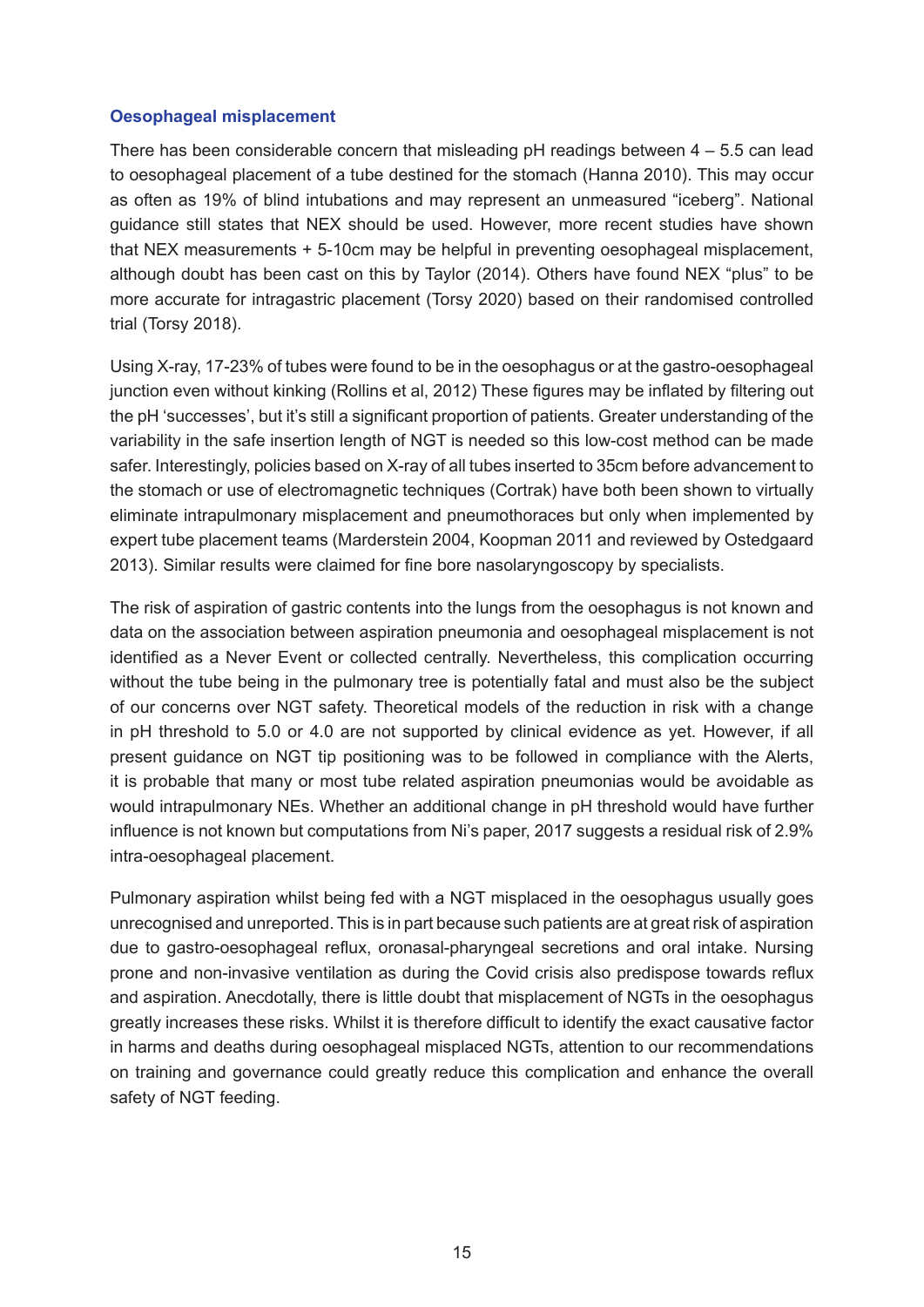### **Risk of aspiration pre NGT placement and in Critical Care**

The observation that some NEs are associated with pH 5≤.5 raises the possibility that aspiration of gastric contents to the lungs may have occurred prior to tube placement. We believe this risk to be considerable in severely ill, obtunded, stuporose or comatose patients, particularly in Critical Care and those receiving non-invasive or invasive ventilatory support.

Aspiration appears to be more common than expected during the Covid crisis in patients in Critical Care according to preliminary audit data of deaths from at least one Trust in the S.E. of England. Aspiration occurs frequently in Critical Care patients whether gastric residual aspirate is high or not, but more so if high. 89/206 patients in one study had evidence of pulmonary aspiration of gastric contents in one study (Methany 2008).

The risks of acid being found in the oesophagus or lungs is greater in those ventilated invasively. Aspiration commonly occurs at the time of intubation (Warner 1993). If an NGT is passed around this time, position checks based on pH may mistakenly confirm correct placement. The presence of an endotracheal tube (ETT) or tracheostomy does not prevent passage of a nasogastric tube, whether large bore or narrow bore (Sparks 2011 & Long 2017), nor is aspiration of oropharyngeal secretions or refluxed gastric contents prevented by an inflated cuff (Hu 2014).

Further evidence that aspiration is a significant problem in Critical Care patients comes from a Cochrane Systematic Review. In this review, use of nasojejunal or duodenal feeding tubes was associated with a 30% reduction in pneumonias, presumably of aspiration origin. Interestingly, the SE England Trust mentioned above has taken the decision to alter their practice in accordance with the Cochrane review by placing bridled nasojejunal feeding tubes in preference to NGTs in critical care. Such a change will necessitate expert NJT tube placement and confirmation of position by magnetic induction imaging, endoscopy or radiological imaging, not pH. Not all Units will have access to magnetic induction which has itself been implicated in Never Events when used for gastric placement and is dependent on expert operators.

### **Hospital v Community NGT Never Events**

It has proved surprisingly difficult to find evidence of NGT related NEs in the community drawing on the experience of many clinicians who care for such patients in the community nationwide. NHSI have identified a few community acquired NEs in care homes but these are greatly outnumbered by those in hospitals. The largest commercial partner of the NHS in the care of such patients in the community has never had a NE in over 8 years' experience of community based NGT replacement (Jones 2017, Jones 2020).

Whilst it is not known how many patients are exposed to NGT placement for feeding in hospitals compared to the community, this raises the question as to what differences exist to explain this disparity between hospital and community NEs. We do know that approximately 4,500 adults and children receive NGT feeding in the community based on historic BANS data. (BANS – British Artificial Nutrition Survey, a subcommittee of BAPEN). In the community, tubes need replacement non- electively more than electively by nurses (Jones 2019) or patients/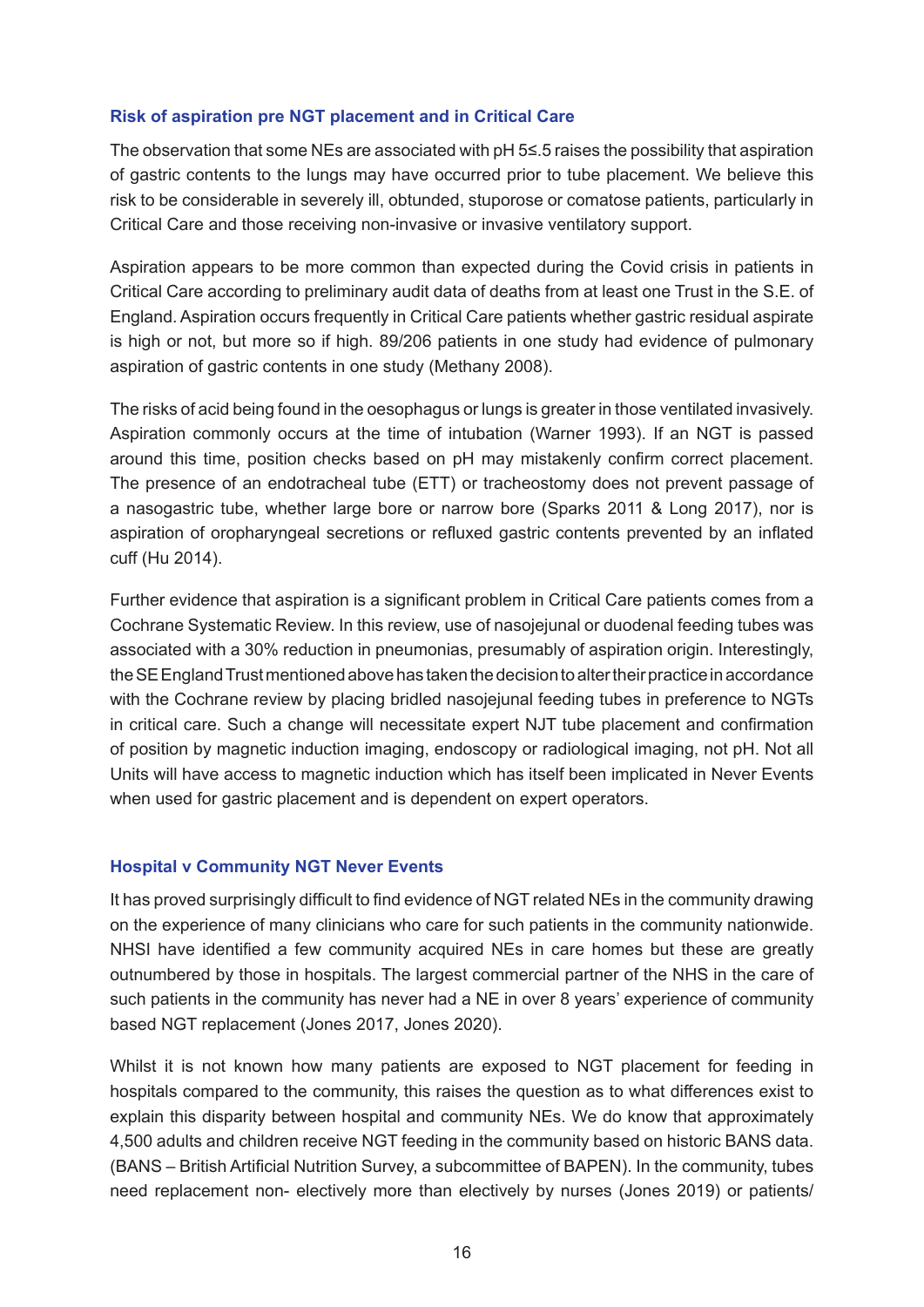parents/carers. Children require replacement more often, usually because of displacement of the tube (Jones 2019). Community based patients are fed for longer than those in hospitals so the exposure of each patient to tube replacement is probably greater than for those in hospital where NGT feeding is conducted for shorter periods of time limited by survival, disease improvement or transfer to alternative feeding route such as gastrostomy (PEG). Children are often discharged to the community with a short term NGT prior to substitution for a PEG placement but some are fed over longer term by NGT. Community patients are not only rarely affected by NEs but have a remarkably low requirement for referral to hospital for X-ray confirmation of tip position and the ease with which a satisfactory gastric aspirate pH can be obtained, often despite concurrent acid suppressing therapy (H2 blockers, PPI) contrasts greatly with hospital experience (Jones, 2017, Jones, 2020).

Training and competency assessments of doctors and nurses other than nutrition nurse specialists in NGT safety in hospitals (NHSE Alerts) is often less rigorous or uniform than in the commercial community sector where annual reassessment of competency is the norm for a major provider (Jones, 2017, Jones, 2020).

Finally, most community patients have already been self-selected for improved safety as they have already had a correctly placed NGT before discharge and first replacement.

### **Review of available, variant and novel techniques**

The presently recommended methods are NEX measurements, aspirate pH, external tube measurements and X-ray.

**Checks using pH:** The use of aspirate pH does not ensure that an acid pH indicates gastric positioning of the NGT. Instead, it merely shows that the tip of the tube is in acid fluid which would have originated in the stomach but which is not necessarily in the stomach. Thus oesophageal pH is frequently 4-5.5 (Hanna 2010. Ni, 2017) thus exposing patients with apparently satisfactory acid pH to oesophageal infusions of nutrients and consequent but unpredictable pulmonary aspiration. Fortunately, using pH as a surrogate for correct positioning works in the majority of cases since the NGT is correctly positioned in most instances.

All other methods of improving pH accuracy or obtaining juice containing alternative substances (enzymes) suffer from the same criticism.

However, automated readers of pH should eliminate inter and intra reader error which has been identified by NHSI and others as causes of NEs. One such technique is available as "pHX-act" (Enteral UK Ltd) which reads pH papers automatically.

A novel technique which identifies acid pH at the tip of the NGT without aspiration of juice is promising and undergoing multicentre studies in the UK (NGPOD -ngpodglobal.com).

Most importantly, use of non-CE papers or mixtures of pH Sticks has also led to NEs (HSIB Interim report 2020).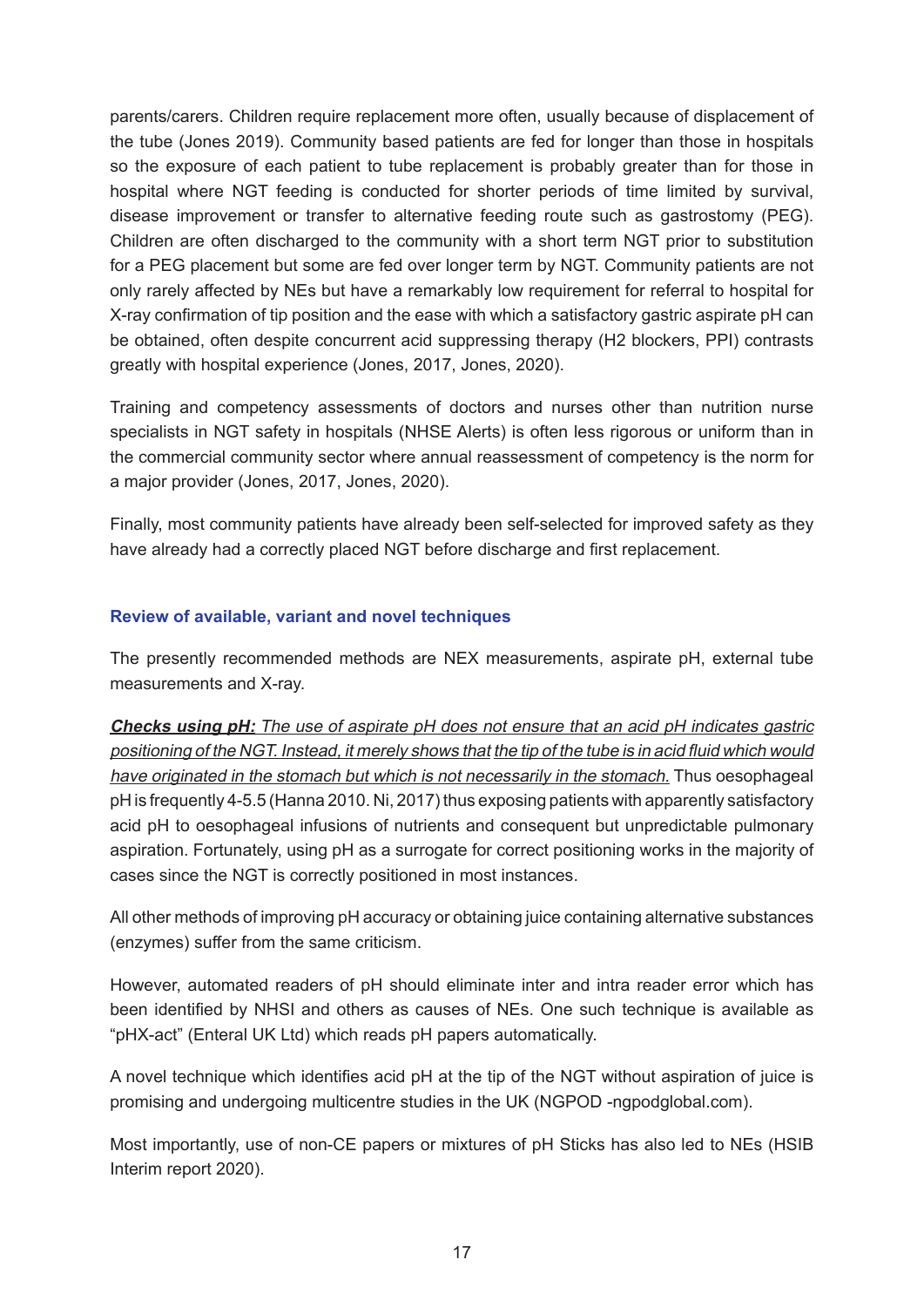When gastric juices have been aspirated into the lungs via the trachea and bronchi, the pH is still acid and could be misleading. A number of anecdotal incidents have occurred in which a NE has been recorded despite aspirate having a pH ≤5.5 which could be interpreted as indicating that reflux of gastric contents and aspiration into the pulmonary structures has already occurred before the misplacement of the NGT (NHSI Alert 2011, BAPEN Survey above).

**pH threshold:** What if the threshold for pH is lowered as has been adopted by some and advocated by Ni (2017)and discussed in the critical evaluation of available techniques by Hanna (2010). Both these papers focused on prevention of oesophageal misplacement and misfeeding, not pulmonary NEs. They were both theoretical views of the improvement in safety afforded by reducing pH threshold to ≤4.0 (Hanna, 2010) or ≤5.0 (Ni, 2017) with a corresponding increase in X-rays. They concluded that reduction of pH threshold from ≤5.5 to ≤4.0 would avoid both oesophageal and respiratory misplacements but this was predicated on the assumption that X-ray confirmation for those falling between 4.0 and 5.5 would be conducted in accordance with guidelines. Given the impracticality of X-ray confirmation in the community, this change would result in missed feeds or medication doses where patients routinely have a gastric pH of greater than 4.0. There is no evidence that a reduction in pH threshold has reduced the incidence of Never Events that we are aware of but the sporadic nature of NEs makes it difficult to determine benefit except through a large study, preferably in a controlled trial. Ni et al. (2017) have calculated that a reduction in pH threshold to  $\leq 5.0$ would reduce NEs and oesophageal misplacement but leave a residual 2.9% NEs, a marked reduction overall, but assumes all NPSA Alerts have been fully implemented.

However, the theoretical paper by Ni (2017) presumed that X-ray was 100% accurate for the purposes of their arguments. As this is patently not the case in many NEs, it remains that no other techniques or modifications of present methods are superior to the guidance in NPSA/ NHSE/I Alerts 2005 – 2016, if implemented correctly.

In addition, a pH of 4.0 or below does not exclude acid already in the oesophagus or pulmonary tree from reflux and aspiration.

Equivocal pH readings obtained in units opting for a lower pH threshold could lead to an increase in radiological confirmation of position (Ni 2017). However, this has not been the experience in North Wales to date (P Edwards, personal communication).

**Radiological confirmation of correct NGT placement.** As pointed out in NHSI Patient Safety Alerts, examination of incident reports by NHS clinical reviewers shows that misinterpretation of X-rays by medical staff who did not appear to have received or followed the competency based training required by the 2011 NPSA alert is the most common error type. Any safety system introduced to prevent NGT NEs must not rely on X-ray confirmation of position *unless* it can be shown that all involved personnel have the requisite skills.

However, many centres do rely upon radiology not only as a second line check, but as a first line check to establish the correct position of the NGT. Counterintuitively, this technique has been identified as the cause of many NEs many of which have proved fatal. Some of these patients may have been selected for X-ray after failing pH checks but many have been subject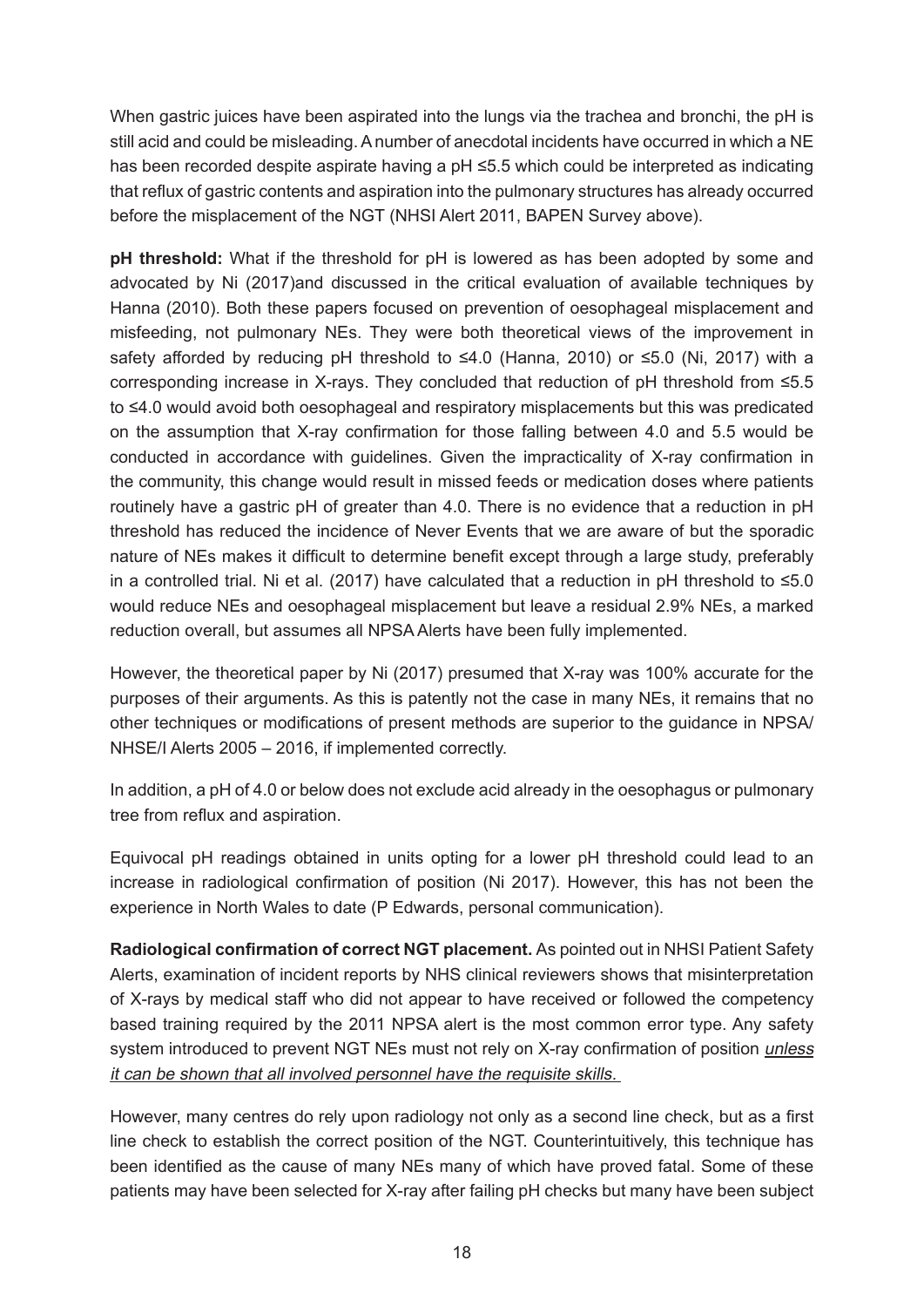to X-ray without prior pH check. The use of X-ray as an alternative to pH testing is expensive and poses radiation burdens on individual patients, it is also impractical in the community. Reliance on X-ray without strict governance places patients at risk of NE and induces a false sense of security in those caring for NGT patients.

Safe X-ray practice in accordance with NHSI Alerts has not been embedded in all hospitals. This is the root cause of many NEs. Despite excellent available training programmes designed to develop and confirm competencies in the technique of NGT placement/replacement and clear guidance in NPSA Alert 2011, many organisations do not have such programmes in place or implementation is patchy, poorly maintained or non-existent, reflecting failures of governance as defined in NHSI alert 2016. A video was produced by the NHSI on YouTube in 2017 about NGT safety and emphasises the importance of 4 point confirmation of NGT position on X-ray. ([https://www.youtube.com/watch?v=7dSEKQLMa18&index=3&list=PLHpuGzxwlagy6uRNGd](https://www.youtube.com/watch?v=7dSEKQLMa18&index=3&list=PLHpuGzxwlagy6uRNGddWCtRRD-yROHPmF) [dWCtRRD-yROHPmF](https://www.youtube.com/watch?v=7dSEKQLMa18&index=3&list=PLHpuGzxwlagy6uRNGddWCtRRD-yROHPmF)). However, there is no agreed and uniform training package available nationally. This should be developed to produce a national training module for pH and X-ray critical safety checks for NGT placement and position confirmation. This should be linked to competency assessments for all involved in NGT insertion and subsequent care.

**NEX measurements:** Measurement of the Nose to Earlobe to Xiphisternum distance is used as a guide to initial placement of an NGT before pH or X-ray confirmation. However, this method is not reliable so modifications should be made by adding 5-10cm to the measured NEX although even this has been criticised (Taylor 2014). A randomised controlled trial of modified NEX (Torsy 2018) led to a further study demonstrating that a modified NEX method is extremely reliable (Torsy, 2020). Current national guidance (NNNG 2017) should be altered to take into account these findings.

**External measurements** are to be regarded as "vital" for repeat placement checks after the initial placement has been confirmed as stated in the Resource set accompanying the NHSI 2016 Alert. Displacement of the tube as judged by an increased external length indicates possible proximal displacement into the oesophagus or hypopharynx. An unchanged external measurement does not exclude proximal displacement through the tube curling in the oesophagus, so is not without risk.

**Timing of NGT insertion:** Pneumothoraces due to misplaced NGTs were more common when insertion occurred at night, presumably because fewer competent staff were available at night: (Marderstein 2004).

**Cortrak magnetic induction technique:** The magnetic induction technique (Cortrak) has been associated with at least 2 NEs (NPSA Alert, 2013), 4 deaths (NHSI Resource Set 2016 Alert) and 8 misplacements in the UK (Taylor 2019). Although the Cortrak equipment is capable of detecting such misplacements, adverse events have occurred even when fully trained personnel have operated this system. Misinterpretation of the traces produced during NGT placement can lead to misplacements (Taylor 2017 & 2019). Optimal use through training has been shown to provide some protection against intrapulmonary placement (Koopman 2011) as would be the case for correct use of X-ray confirmation. The cost and distribution of such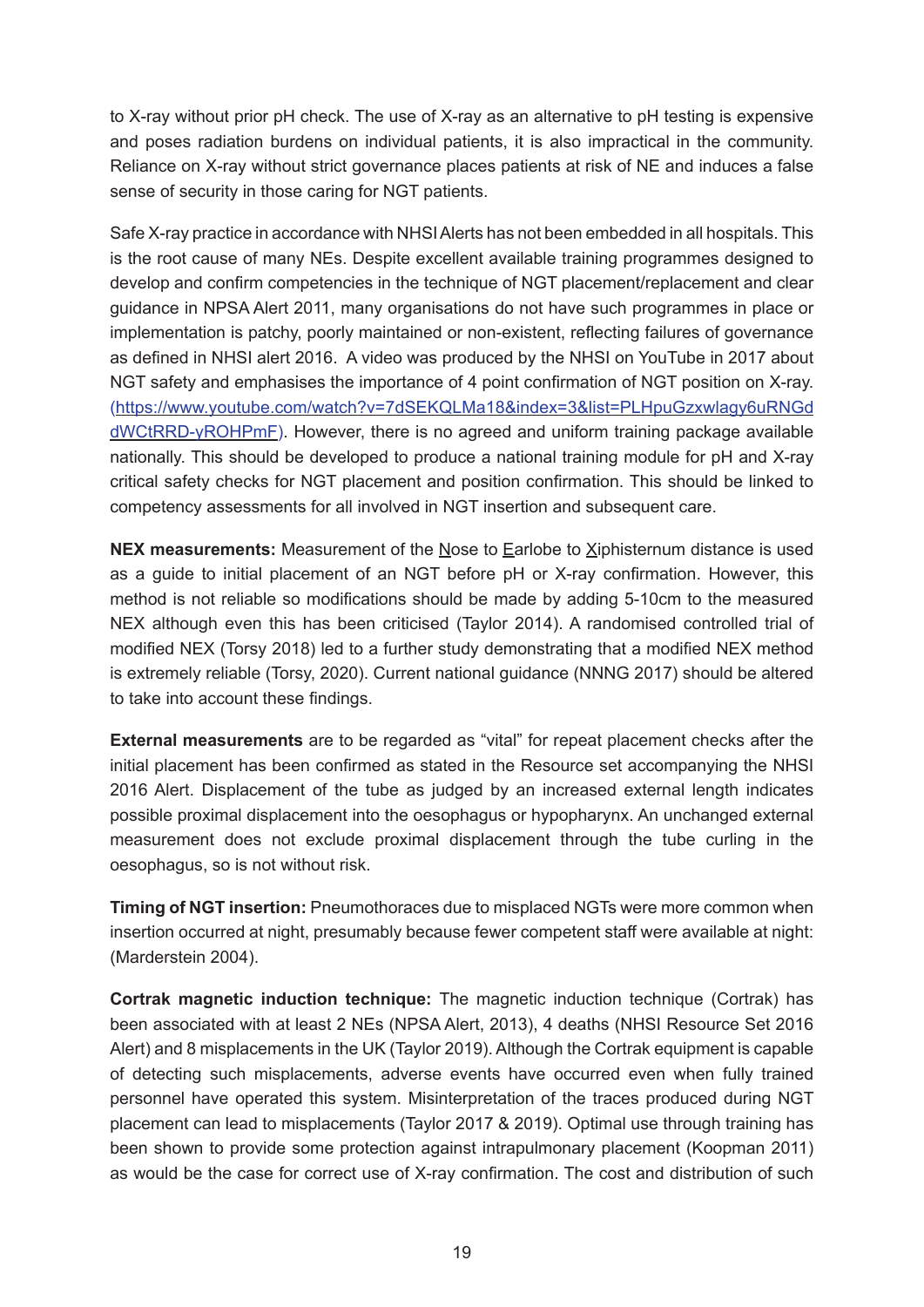equipment will also mitigate against widespread uptake of this safety measure although it appears to be more reliable when used to assist jejunal placement of nasal tubes.

**Nasal retention devices:** A nasal retention device to anchor the NGT at the nose does not prevent regurgitation of the tube to the oesophagus and pulmonary tree, but can reduce accidental removal. Each new insertion carries a risk of misplacement and thus a nasal retention device can reduce the need for replacement NGTs and the risks this entails.

**Two step insertion technique:** One U.S. study showed that initial insertion of NGT to 35cm followed by a purposed X-ray correctly reported before advancing the NGT to the stomach eliminates misplacements and pneumothoraces (Marderstein, 2004). This method could be enhanced to counterbalance poor X-ray review technique by checks of gastric pH before feeding, but implementation into practice will be challenging outside critical care.

**IRIS technique:** This is an endoscopic technique enabling direct visualisation of the anatomical landmarks using a Kangaroo™ nasogastric tube (Carrera 2017; Fan 2017; Technology Alert 2014). This new technology requires some endoscopic expertise and has resource implications making it less likely to become widely available. Some concerns have been expressed about the reliability of images over time, but it may prove of value in selected environments such as critical care (Mizzi 2017).

**CO2 detection technique:** The only non-radiological method still in use for assessing tip position not to use a gastric secretion is that of carbon dioxide measurement using a CO2 monitor. Chau (2011) in a meta-analysis found capnography to be highly effective and its costs to be partly offset by savings in radiology. This technique is not widely available except in critical care where it could perhaps be deployed to good effect in conjunction with pH and X-ray.

Thus, use of CE pH paper, radio opaque NGTs, safe X-ray technique and proper training remain the cornerstones of best practice. The NGSIG of BAPEN concurs with these findings.

### **NHSI identified reasons for NEs**

Despite clear NPSA/NHSI guidance as recently as 2016, NHSI/NRLS have identified that NEs due to misplaced NGTs continue to occur due to the following:

- 1. Failure to follow available guidance on pH testing and radiological assessment of position (see HSIB interim report, 2020).
- 2. Failure to use CE-marked pH test strips for human gastric aspirates.
- 3. Procuring/ordering differing pH sticks within the same organisation.
- 4. Failure to use radio-opaque nasogastric tubes.
- 5. Failure to follow clear guidance that "whoosh" test is no longer permissible.
- 6. Failure to put in place the governance required to oversee the problem.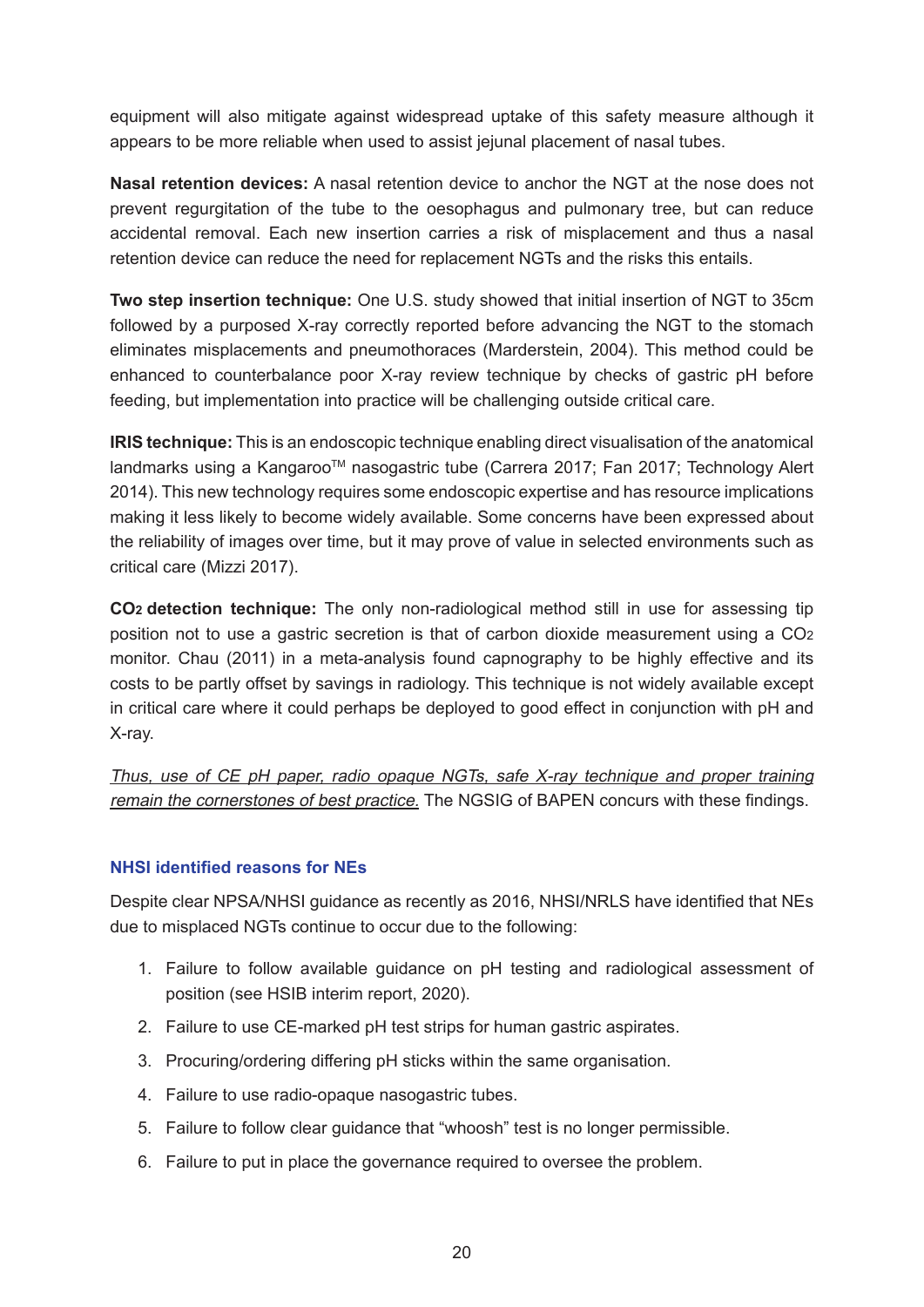- 7. Tube displacement from correct position to incorrect position may occur between checks, especially if pH is not checked prior to each use of the tube.
- 8. Inappropriate flushing of tubes prior to confirmation of correct position (NPSA alert 2012).

### **National Alerts – Actions to be taken**

A total of 5 Alerts have been issued since 2005 by NPSA/NHSE and disseminated across the 4 nations of the UK. Very clear action plans were described with finite implementation dates for compliance.

**The 2005 Alert** stipulated deadlines for action to be complete on 1/9/2005. These actions were to be checked through the Safety Alert Broadcast System (SABS). What evidence exists to show that compliance occurred? What action was taken to compel Organisations to implement the actions?

**The 2011 Alert** elaborates on the clinical actions required within this revised Alert based on the following questions:

- 1. Is nasogastric tube feeding the right decision for this patient?
- a) Before a decision is made to insert a nasogastric tube, an assessment is undertaken to identify if nasogastric feeding is appropriate for the patient, and the rationale for any decision is recorded in the patient's medical notes.

A decision must be made that balances the risks with the need to feed or administer medications. Patients who are comatose or semi-comatose, have swallowing dysfunction or recurrent retching or vomiting, have a higher risk of placement error or migration of the tube.

- 2. Is this the right time to place the nasogastric tube and is the appropriate equipment available?
- 3. Is there sufficient knowledge and expertise available at this time to test for safe placement of the nasogastric tube?
- 4. Have the actions required by Alert 2011 been implemented? These include:
	- a named clinical lead
	- review of all policies and documentation
	- ongoing audit
	- staff training and competency frameworks to be reviewed such that all healthcare professionals involved in NGT position checks have been assessed as having contemporaneous competencies for pH and X-ray checks.
	- revised purchasing policies with removal of old stock to endure use of radioopaque tubes with visible external markings and purchase of CE marked pH papers for human aspirates (but see HSIB interim report of mixed pH papers).
	- deadline for actions 12/9/2011.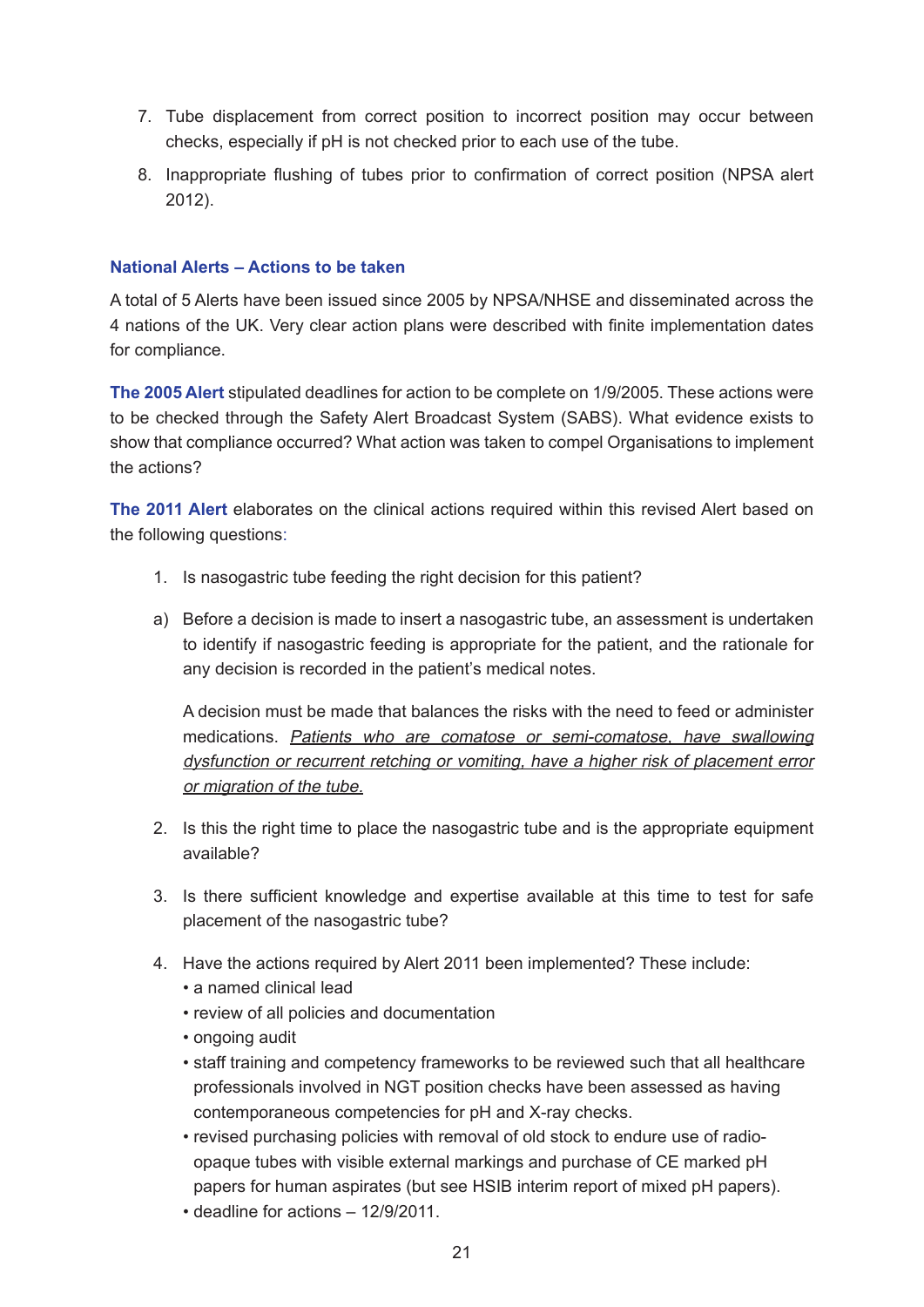Interestingly, the Royal College of Radiologists issued guidance in compliance with the NHSI 2011 Alert but this did not specifically mention the "4-point" system, as defined in the 2011 Alert:

- 1.Tube follows path of oesophagus bisecting heads of clavicles
- 2.Tube bisects bronchi at carina
- 3.Tube remains midline at level of diaphragm
- 4.Tube deviates to left below diaphragm

**The 2012 Alert** cautioned against flushing NGTs before confirmation of placement. Deadline 21/9/2012

**The 2013 Alert** emphasised that aspirate pH and X-ray are the ONLY acceptable methods for confirming initial NGT placement and that use of placement devices (magnetic induction technique) do not replace these recommended initial placement checks. This alert also reiterated "all possible steps are taken to reduce the likelihood of human error, including competency-based training for staff interpreting X-rays or testing the pH of aspirate".

**The 2015 NHSE Revised Never Events policy and framework** states: "Never Events are key indicators that there have been failures to put in place the required systemic barriers to error and their occurrence can tell commissioners something fundamental about the quality, care and safety processes in an organisation", and

"…a patient safety incident cannot simply be linked to the actions of the individual healthcare staff involved. All incidents are also linked to the system in which the individuals were working. Looking at what was wrong in the system helps organisations to learn lessons that can prevent the incident recurring."

Human factors are also recognised and this document quotes Sir Liam Donaldson, ex Chief Medical Officer, **"To err is human, to cover up is unforgivable, and to fail to learn is inexcusable."**.

**The 2016 Alert** is absolutely clear that this is directed at *trust boards* (or their equivalent) and not at frontline staff. This document is brief but to the point and defines 5 action points:

- 1. Identify a named executive director or equivalent who will take responsibility for the delivery of the actions required in this alert.
- 2. Using resources supplied with this alert, undertake a centrally coordinated assessment of whether your organisation has safety-critical requirements for initial nasogastric and orogastric tube placement checks.
- 3. If the assessment identifies any concerns, use the resources supplied with this alert to develop and implement an action plan to ensure all safety-critical requirements are met.
- 4. Share this assessment and agree any related action plan within relevant commissioner assurance meetings.
- 5. Share the key findings of this assessment and the main actions that have been taken in the form of a public board paper or equivalent.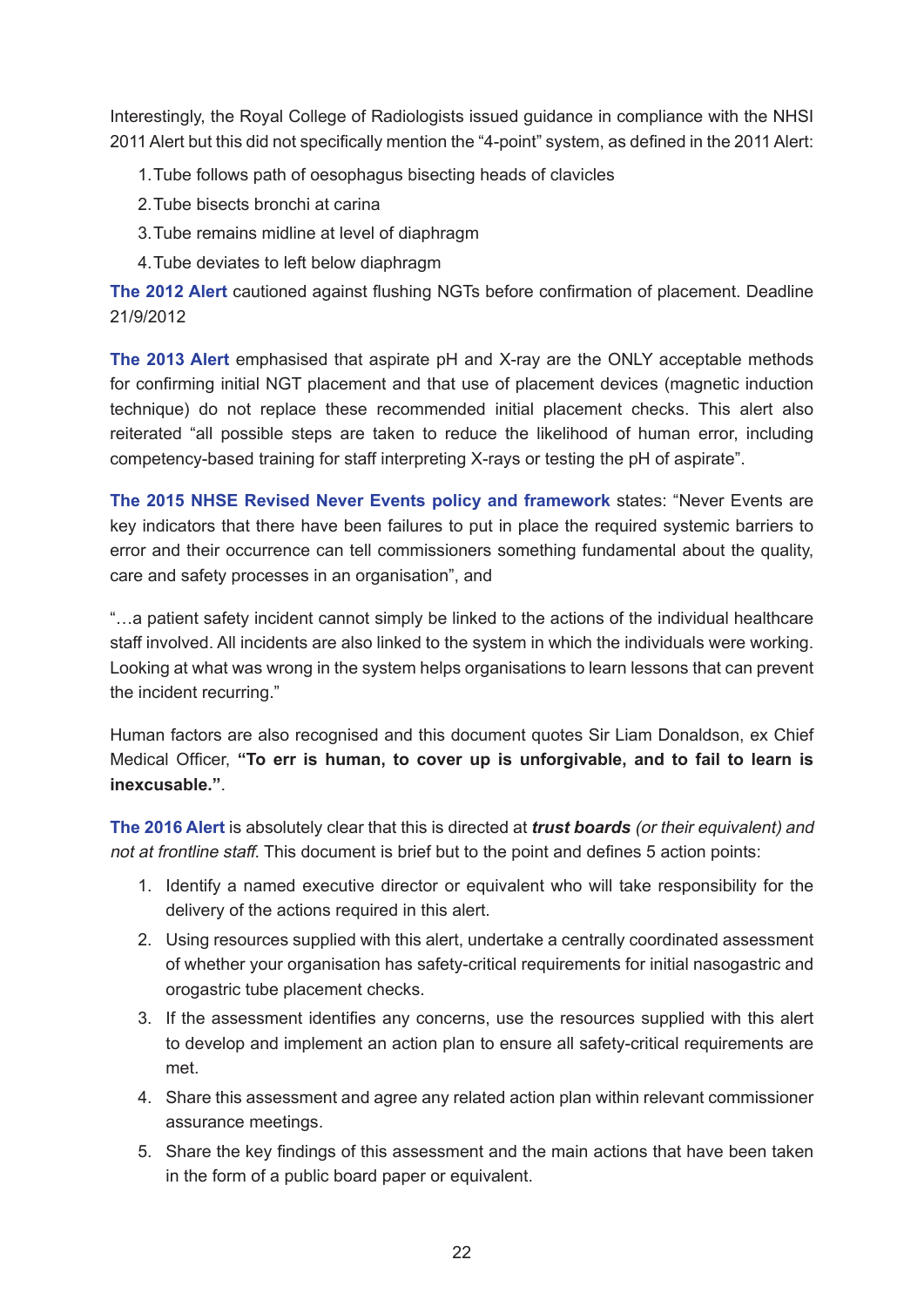These action points arose because the NHSI had identified problems with organisational processes for implementing previous alerts. These problems included

- 1. Problems with systems to ensure staff who were checking tube placement had received competency-based training
- 2. Problems with ensuring bedside documentation formats include all safety-critical checks
- 3. Problems maintaining safe supplies of equipment, particularly radio-opaque tubes and CE-marked pH test strips

This report reiterated the findings of previous alerts that inaccurate interpretation of X-rays is responsible for NEs in majority of cases reviewed. Despite these observations, some Trusts have now insisted on using X-ray confirmation rather than aspirate pH. This is counterintuitive and carries cost implications and radiation exposure risks from repeated X-rays. Additionally this method, if not used in conjunction with pH testing prior to use of the tube on every occasion, does not identify tube migration between X-rays.

Adherence to the 4 point confirmation procedure for interpretation of X-rays is not utilised as widely as it should be which partially explains the failure of X-rays to detect misplacement. Effective clinical governance should promote this technique and provide audit confirmation of uptake and outcomes.

We have found it difficult to find evidence that there has been an assessment of progress made by the deadline date of 21/4/2017 or since. This view has been echoed by HSIB during their review of NGT safety (personal communication HSIB). We have now seen an unpublished document provided by NHSE/I summarising responses by Trusts to the 2016 Alert. It is clear that there is no central oversight of these responses which can only be found by interrogating the websites of about 150 individual Trusts in England for reference to audits into NGT safety and Alert implementation. The responses found do not inspire confidence that all Boards have fully implemented the Alert recommendations and followed them through to sustain any required changes.

There appears to be a systemic failure within the NHS to follow through the excellent Alerts produced by NPSA/NHSE. This can be regarded as a "missing link" at the end of an audit cycle or improvement plan and the following issues have not been fully scrutinised and addressed –

- Organisational issues of implementation and sustainability
- Patient assessment
- Competency based training and education
- Learning from human error
- Audit/reporting back to NHSI/NHSE/CQC/Commissioners

NHSE/NHSI websites also state "Compliance with alerts is a key safety indicator….and a focus of CQC inspections". We are therefore particularly encouraged by the recent CQC publication "Opening doors" (CQC 2018) in which the faults identified by BAPEN in this Position paper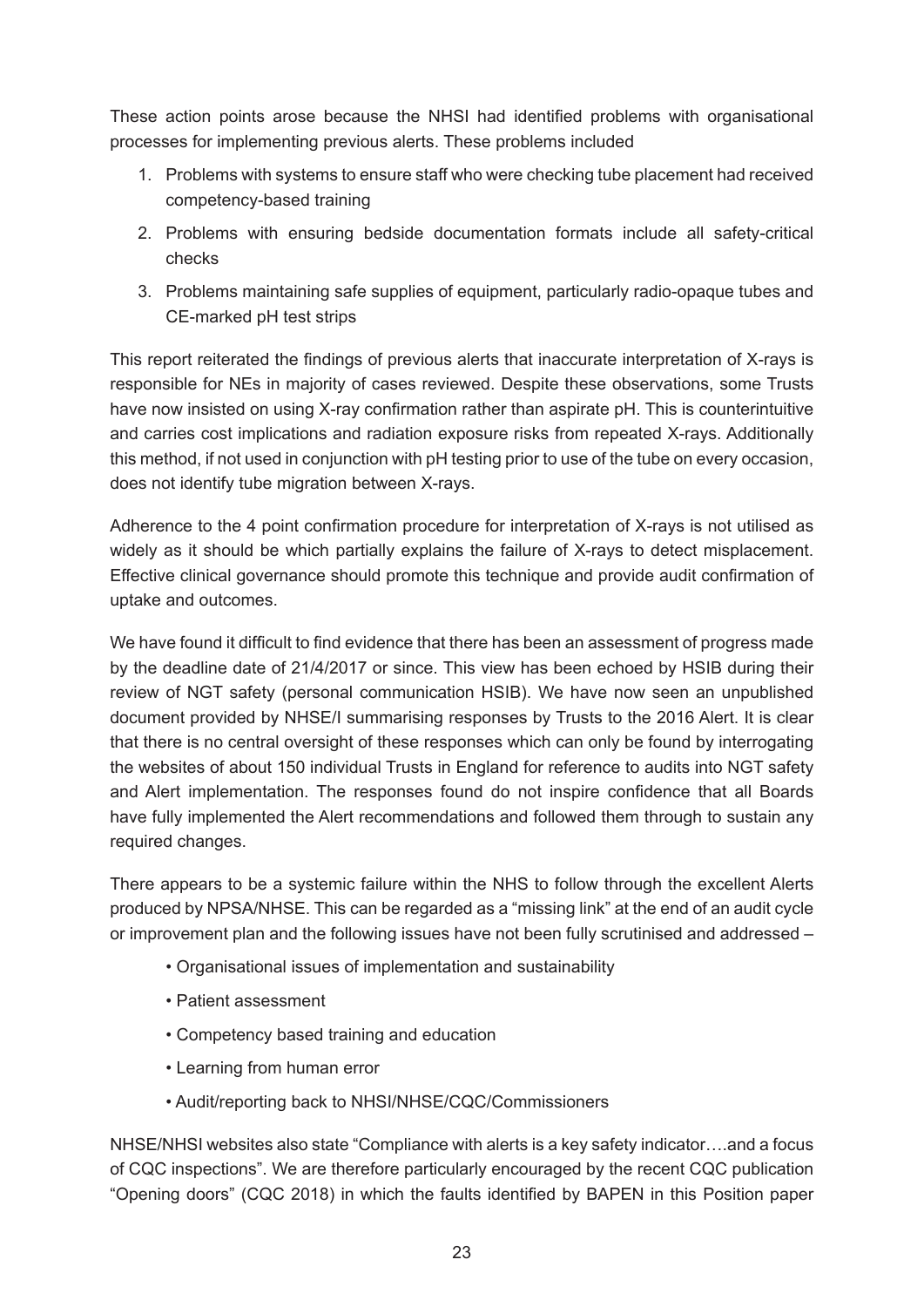are confirmed. Indeed, an NGT Never Event is used as an exemplar of poor safety practice. The chair of CQC, Sir Ted Baker, stated that a focus on safety within the NHS similar to that prevailing in other industries such as aviation is required to ensure a change in culture within the NHS (Opening the door to change - NHS Safety Culture and the need for transformation, CQC 2018). NGT safety is therefore perhaps just one example of a wider problem within the NHS. It is to be hoped that future CQC inspections will focus on safety by looking more at outcomes than process. It seems that there is a disconnect between "actions" taken by NHSE/NHSI and ensuring that the actions have not only been taken but have led to improved outcomes. Further support for NHSE/I Alerts comes from NICE which reiterated its guidance on NGT safety in 2017 as follows:

"1.7.17: The position of all nasogastric tubes should be confirmed after placement and before each use by aspiration and pH graded paper (with X-ray if necessary) as per the advice from the National Patient Safety Agency [\(NPSA, 2011\)](http://www.nrls.npsa.nhs.uk/alerts/?entryid45=129640); further patient safety alerts for nasogastric tubes have also been issued in [2013](https://improvement.nhs.uk/news-alerts/patient-safety-alert-placement-devices-nasogastric-tube-insertion/) and [2016](https://improvement.nhs.uk/news-alerts/nasogastric-tube-misplacement-continuing-risk-of-death-severe-harm/)). Local protocols should address the clinical criteria that permit enteral tube feeding. These criteria include how to proceed when the ability to make repeat checks of the nasogastric tube position is limited by the inability to aspirate the tube, or the checking of pH is invalid because of gastric acid suppression".

This lack of improved scrutiny for the various processes outlined within the important Nasogastric Safety Alerts and NICE (2017) is likely to be pivotal in improving patient safety as would NICE guidance on the requirement for each Trust to have at least one specialist nutrition nurse.

### **HSIB Interim Report, February, 2020**

This report was stimulated by an index case of a young man admitted to critical care after a road traffic accident. After inadvertent nasogastric tube removal, it was replaced, and its position checked by aspirate pH testing. He was fed 1450ml of enteral feed via the nasogastric tube. Subsequent X-rays performed to determine the cause of his deterioration showed intrapulmonary misplacement; this was initially missed. To compound this issue, it was found that both CE and non-CE marked pH papers were in use alongside each other which may have led to reading against the wrong reference colours. This case exemplifies the thesis of this Position Paper; the failure to perform assessments according to best practice standards is the cause of so many Nasogastric NE. A final version is to be published shortly but we understand our conclusions accord closely with those of HSIB with whom this Position Paper has been shared.

### **Identifying high risk patients**

The marked contrast between community and hospital experience of NEs suggests that patient characteristics differ and largely relate to varying levels of risk for NGT placement associated with the patient's clinical condition. Furthermore, within hospitals, those who are obtunded (Theodore 1984) due to head injury, stroke or other neurological causes (all of which can impair swallowing safety), are more likely to suffer misplacement of an NGT. This also applies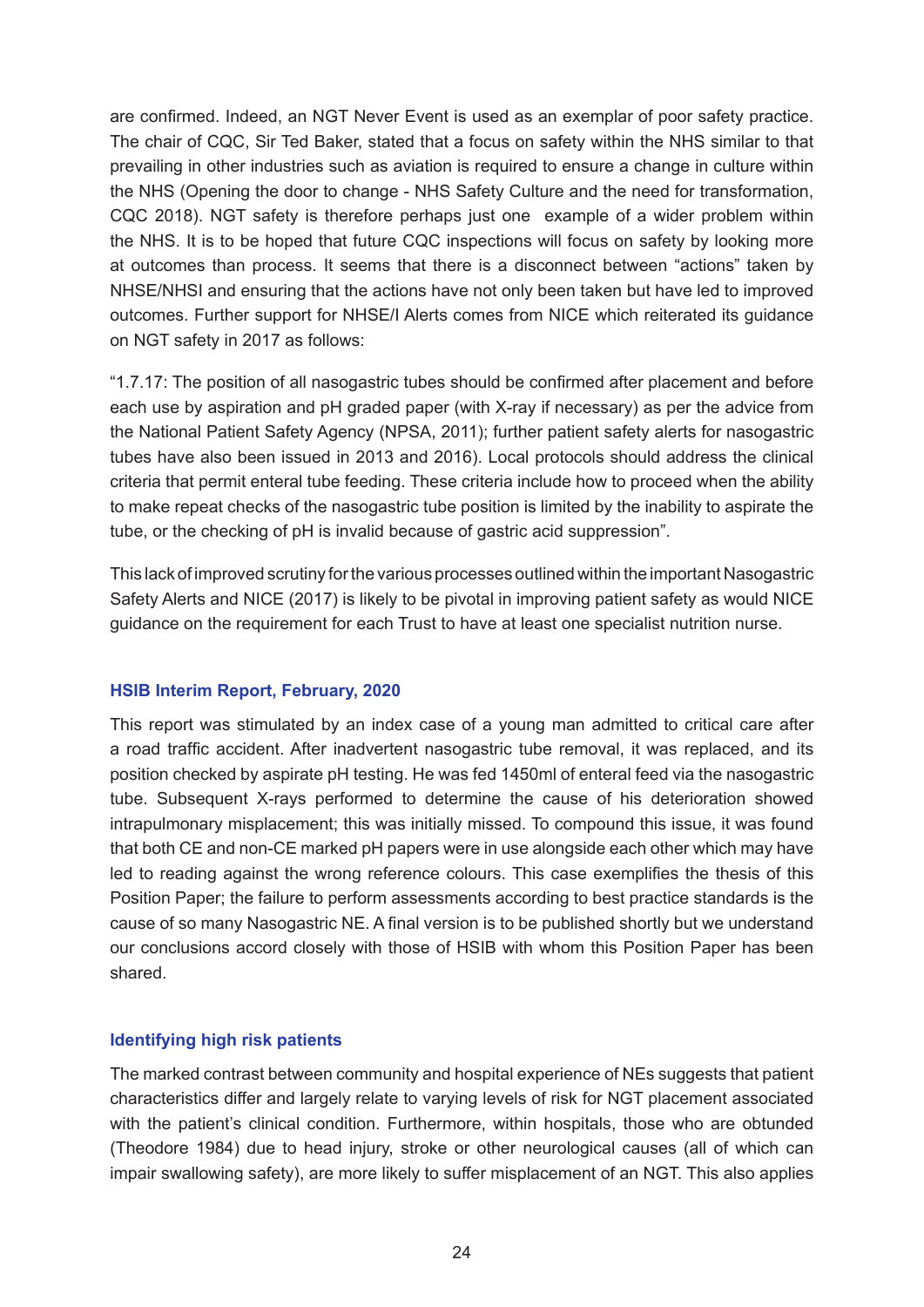to those in critical/intensive care units where sedation, invasive ventilation, tracheostomy, prone nursing and delayed gastric emptying all contribute to increased risk. These conspiring factors influence safe passage of a nasogastric tube into the stomach and also predispose to gastric aspiration into the oesophagus or lungs, rendering pH unreliable. It follows that all such patients should be regarded as at high risk of a nasogastric NE and only those sufficiently expert and competent should be involved in placement of nasogastric tubes and the critical safety checks to confirm correct placement, complying fully with UK national guidance on pH testing, procurement, X-ray requesting and reporting (using the 4 point system). If magnetic induction technique can be provided by expert operators, this could be an additional safety factor. A fail-safe system which includes ALL NGT placements rather than selected high risk patients would be even safer.

### **Recommendations from BAPEN**

**NGT safety** should be made a special responsibility of a senior board member and Nutrition Steering Group(s) reporting to Organisation's Board at regular intervals on position of training and restriction of placement to properly trained and competent staff in accordance with NHSI Patient Safety Alert 2016. Such data should be centrally collected by NHSE and reported transparently. Ideally, this should be part of an all UK Organisation safety strategy in line with recommendations from the CQC (Opening the door to change, CQC 2018).

**Training and ongoing audit/clinical governance** structures are essential to ensure safety. The 2016 directive from NHSI clearly shows that implementation of practices, systems and structures had not been complied with across all organisations. Searching for better methods for assessing tube position will be futile unless the systemic failures identified by NHSI are corrected. The NHS must take full responsibility for ensuring this occurs as part of a new safety culture (CQC, 2018).

### *Because implementation of Alert actions may not be sufficient alone to eradicate NEs, we believe a new approach to training and competencies is required.*

- (a) **NGT placement is a complex dangerous procedure**. Instead of trying to disseminate training in use of NGTs as a "simple procedure" to all nurses, dietitians or junior doctors, organisations should bear in mind the turnover of staff in any NHS hospital. *The responsibility for placing tubes and confirming correct placement before use should be limited to "expert" operators; individuals who place sufficient numbers of tubes to maintain competence*, having received appropriate training and confirmation of their competencies (Marderstein, 2004). Competence should be renewed at regular intervals, perhaps biannually but in line with the organisation's own time frame and measured standard.
- (b) **Registered nurses or dietitians tasked with placing NGTs** should be available on each ward and unit where NGT therapy will be required, or alternatively mobile teams analogous to the restrictions placed on placing intravenous access lines for parenteral nutrition (NCEPOD, 2010) and the MDT deliberations prior to insertion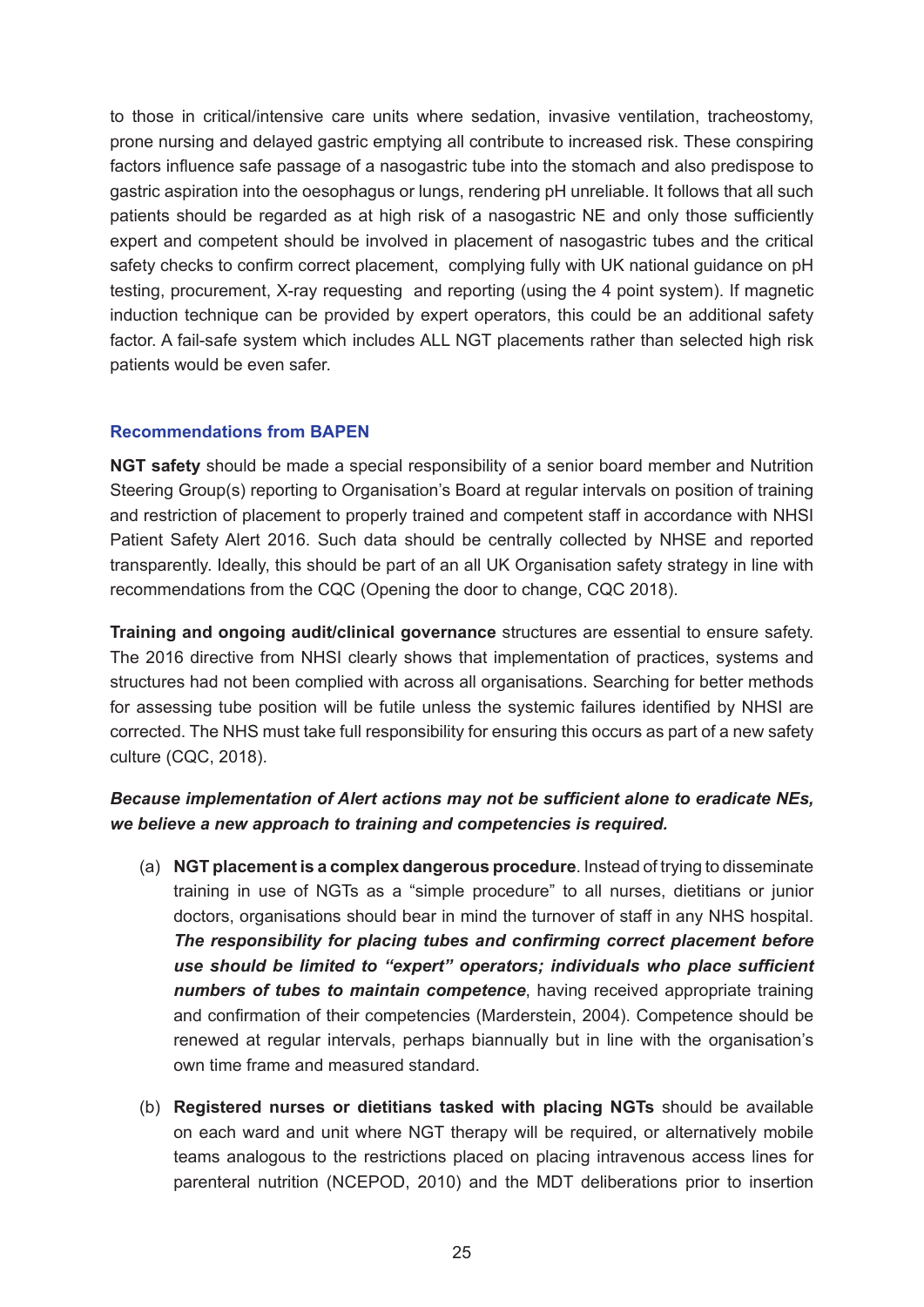of PEGs (NCEPOD, 2004). **Subsequent position** checks should be performed by any competent practitioner responsible for care of patient at ward or unit level using aspirate pH and recorded external length measurements as appropriate. Liaison with RCN/NMC/NNNG/BDA regarding how to implement a common standard training programme for these 2 levels of expertise and the differential competencies should be undertaken.

- (c) Although **Registered Nursing Associates** are also subject to NMC regulation (NMC, 2018), sub-serving the implementation of NPSA Alerts and our recommendations for NGT insertion should not be within in their remit at this time.
- (d) **Subsequent NGT** use must be preceded by critical safety checks EVERY TIME. These checks must be performed by appropriately trained and competent staff and may include Nursing Associates.
- (e) **X-ray competency** must be a prerequisite for requesting and reporting X-rays for confirmation of placement at all levels of medical training, including consultants. Even if pH is regarded as the first line check, X-rays will be requested for those with no aspirate or a pH outside the recommended threshold. Adherence to the 4 point reporting system (NHSE/I Alerts, 2012 and 2016) is essential.
- (f) **NEX alone** should be replaced by modified NEX (+5-10cm) in national guidance.
- (g) **Audit** of the individual organisation's NGT safety process should be fed back to the designated executive director at least annually and shared with commissioners and CQC as per NHSE/I Alert (2016).

**Community NGT placement** - Any approach which attempts to improve the governance of NGT placement should apply equally to those patients cared for in the community where NEs are rare. The primary technique for NGT position checking on insertion/reinsertion in the community is pH (Jones, 2017 & 2020). Radiological checks are rarely required (Jones, 2017). Published commercial homecare company nursing care of community NGT placement has been shown to be extremely safe with no NEs using only "expert" nursing operators whose competencies are reassessed annually (Jones, 2017 & 2020). The question of how to train and supervise non-professionals in the community is challenging. Many patients and parents already pass NGTs very successfully without complications after appropriate training with ongoing support from community and hospital-based teams. This should be undertaken using a standardised framework.

**Use of automated pH readers** or direct intragastric pH readers should be considered to eliminate intra and inter user error.

**Identification of a high-risk group of patients** would be a major step towards limiting the number of otherwise inevitable NEs due to NGT placement in hospitals. It is possible that such a high risk patients should have their procedure postponed or cancelled until their clinical status improves, OR that his group should only undergo NGT insertion under stringent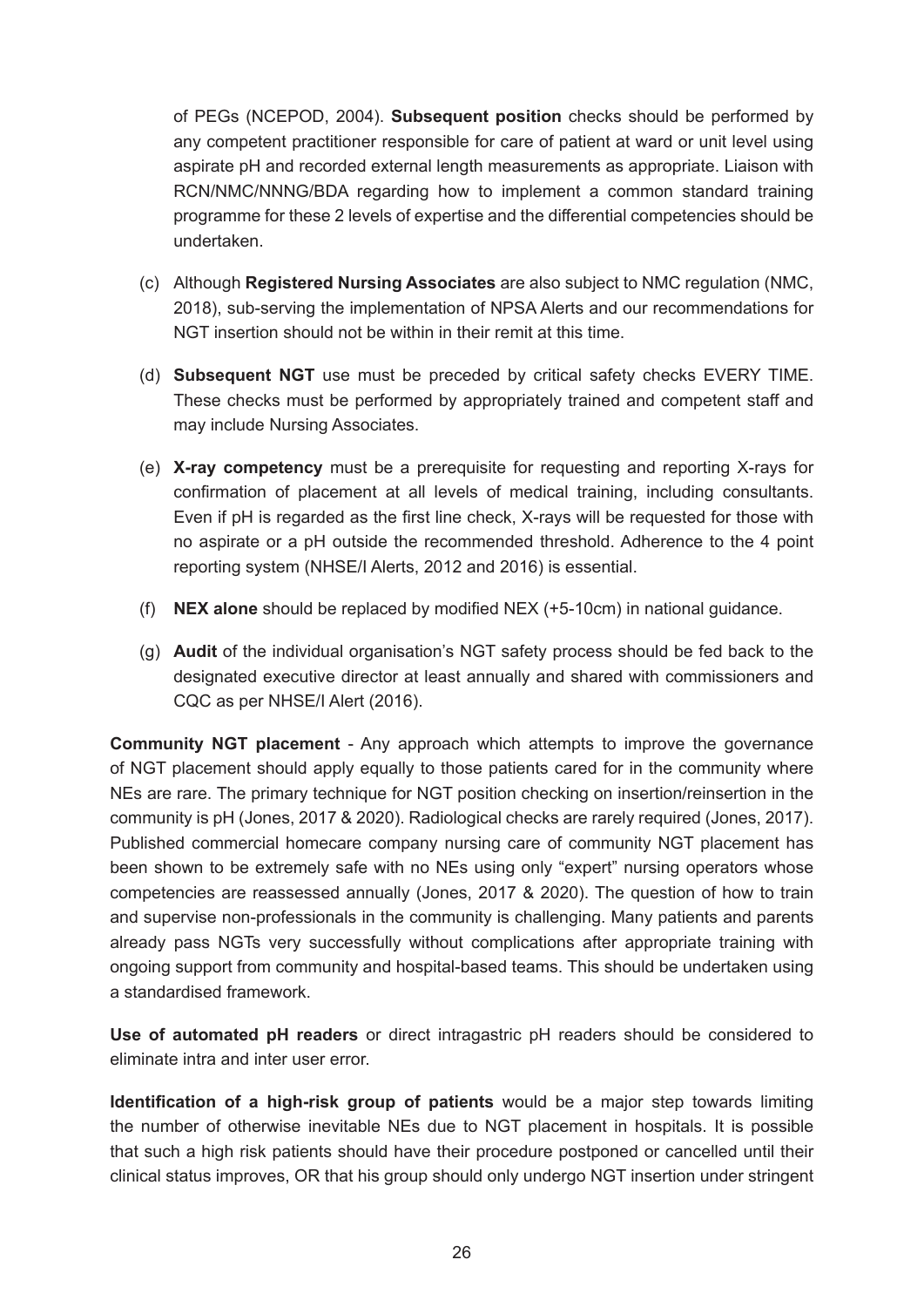conditions requiring X-ray confirmation confirmed by an "expert operator" before use of the tube for medication, hydration or nutrition. Particular attention should be directed at obtunded and Critical Care patients. Such moves echo those taken to reduce death and complications following PEG insertion as investigated in the "Taking the tube home" enquiry (NCEPOD, 2004). NGT misplacement is more likely in obtunded patients with impaired consciousness, sedatives, analgesia, recumbency, swallowing difficulties, critical care, endotracheal tube in situ, tracheostomy or anatomical abnormalities. Such situations predispose not only to NGT misplacement but to an acid pH in aspirates from the misplaced tube in the lungs since such patients are liable to aspiration. In intensive care where NGT feeding is both common and desirable, patients are at risk of NGT misplacement even if an endotracheal tube is in situ with balloon inflated (Marderstein et al, 2004). Obtaining an acid pH from aspirates may be difficult due to use of acid suppressing therapies such as PPIs. The interpretation of X-ray confirmation in ITU may not be optimal as the indication for such X-rays may be for reasons other than tube position (see HSIB report, and Covid report below). Use of radio-opaque NGTs is essential but has still not been universally adopted throughout UK organisations.

**High risk patients** may be more safely fed via a trans-pyloric/nasojejunal tube (Cochrane review, 2015) or a NGT placed using the 2 step approach (Marderstein, 2004; Koopman, 2011; Ostedgaard 2013) in which the NGT is only advanced to 35 cm before a check X-ray confirms intra-oesophageal placement prior to advancing the tube to the stomach. A pH test may then be performed to ensure correct position. Both methods have practical difficulties associated with them.

**Nutrition Nurse Specialists:** The failure of some Trusts (as many as 25% respondents in recent BAPEN freedom of information enquiry) to implement NICE 2006 requirements for at least one nutrition specialist nurse in each trust means it is less likely that those Trusts will have in place adequate leadership for training of nurses in NGT safety. Leadership from a senior specialist nurse is regarded by BAPEN as a minimum essential for provision of safe nutritional care. This is supported by "Guidance – Commissioning Excellent Nutrition and Hydration 2015-2018" which states:

"Develop service specifications and management structures to ensure high standards of nutrition and hydration care are using food and drink, oral nutritional supplements, enteral tube feeding provision or intravenous support as necessary ensuring appropriateness and safe standards of practice in line with NICE Clinical Guidance CG32 (2004 reaffirmed 2017) and associated QS24 and CG 174".

BAPEN recommends that NICE guidance on nutrition nurse specialists be followed in all Trusts and that this should be audited through CQC.

**The cost implications** of the above recommendations are minimal. Implementation of the 2016 Alert should be cost neutral as personnel are already in employment and tasked to respond to the Actions recommended in that Alert. Training programme alterations to fall into line with these recommendations should also not incur significant costs. The savings produced by improving safety would offset any costs – reduced costs of care for patients with NGT Never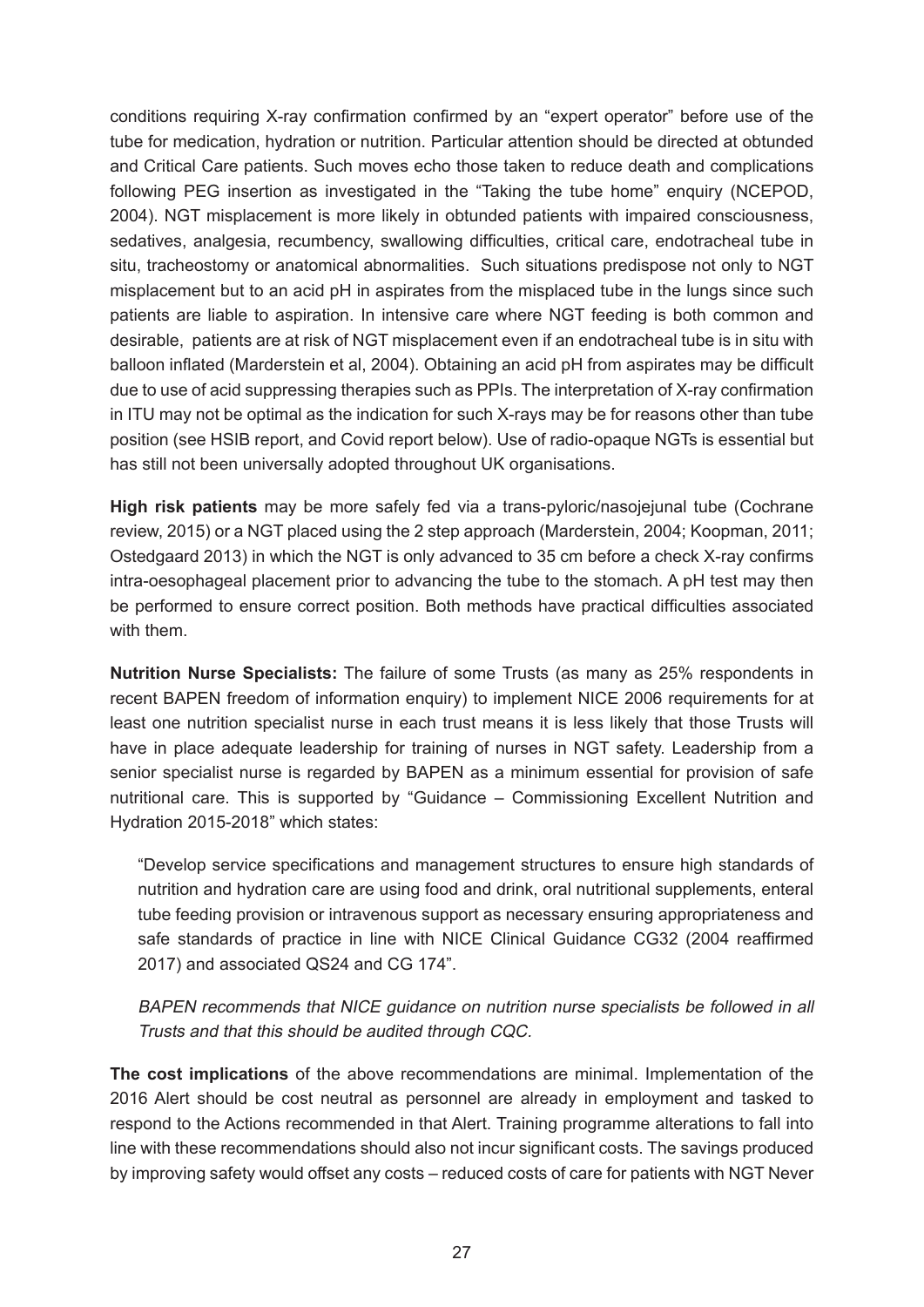Event pneumonia, and reduced liability litigation. Patients deserve to know that their treatment is safe.

**NCEPOD enquiry into enteral nutrition safety:** We would also like to reaffirm our wish to see an NCEPOD enquiry into enteral nutritional safety along similar lines to the NCEPOD enquiry into Endoscopy, 2004 which dramatically altered the approach to PEG (gastrostomy) insertion. A recent application for such an enquiry was rejected as too broad.

**Artificial intelligence- X-ray interpretation & digital platforms:** For the future, we are keen to consider development of AI (artificial intelligence) solutions to the problems of using X-ray confirmation which has been identified as the single greatest cause of missed misplacements (Alert 2011 & 2016). AI interpretation of chest X-rays taken to confirm NGT position may prove more reliable than human reporting as a long-term solution despite the Royal College of Radiologists issuing revised guidance in 2017.

Novel ways of restricting use of tubes to those confirmed to be in the correct position by use of a digital platform which blocks those without the correct training and competencies are being developed. These incorporate mandatory step by step safety measures which must be completed before the tube can be used safely.

**Other techniques:** Looking forward, there remains a need for an alternative technique to reliably and accurately detect intragastric placement and exclusion of oesophageal or intrapulmonary misplacement. At present, electromagnetic devices offer the best chance of achieving this aim but the use of this technique is very dependent on training and expertise which would point to restricting use to expert operators. This technique would also require additional funding in all settings.

### **Post Script: Covid-19 crisis 2020**

This document was completed immediately prior to the onset of the Covid-19 crisis. Since then, the NGSIG has produced several documents on NGT safety during the crisis and the response to it by the NHS.

We became extremely concerned that checking of NGT position in Critical Care Units and High Dependency Units would become dangerous. This was because of the possibility of unit capacity being overwhelmed by sheer numbers of patients requiring respiratory support, invasive or non-invasive. We anticipated that NGT or NJT feeding would be the commonest mode of nutritional support. The absentee rate of staff due to shielding, active Covid-19 and stress, together with decreased nurse to patient ratios and the employment of inexperienced staff especially in the new temporary Nightingale Hospitals made for a "perfect storm".

In critically ill patients, misplacement of NGTs is common even when an endotracheal tube or tracheostomy was present, representing 2/3 of misplacements (Marderstein, 2004).

Furthermore, the risk of aspiration of gastric contents to the lungs was considered to be potentially greater in Covid-19 patients due to slower gastric emptying and nursing in the prone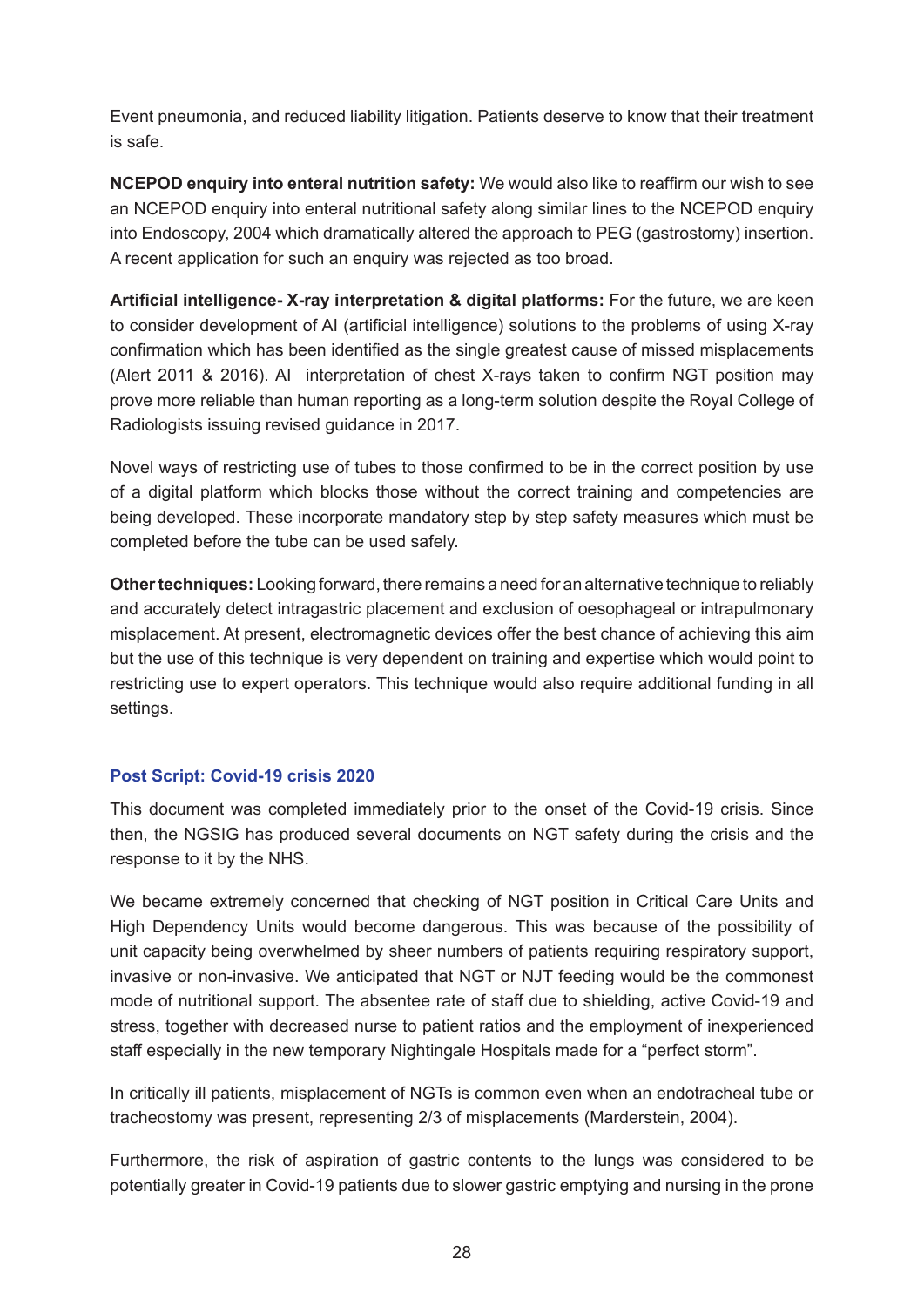position. This has been confirmed by an audit in SE England of deaths during the Covid crisis (personal communication, W-L Relph). This makes the use of pH testing more risky in that acid aspirate might be obtained from an intrapulmonary or intra-oesophageal position. Inability to obtain an acid aspirate would also necessitate X-ray confirmation, especially in those receiving acid suppressing therapy.

We also anticipated that X-rays not obtained for the purpose of checking NGTs would be used and that the 4-point checks advised in NHSE/I Alerts would not be followed due to time pressures and ignorance. This is all the more important because the typical chest X-ray of a Covid-19 pneumonia patient shows characteristic opaque ground glass appearances which makes interpretation of tube track very difficult unless the penetration of the X-ray is increased to permit visualisation of the tube in the thorax.

For these reasons, we advised that unless a unit could be absolutely certain that it could follow all aspects of current NHSI Alerts, X-ray should be used as their first line check for NGT position - but only on the proviso that the 4 point reporting system was used on X-rays ordered and exposed specifically for the purposes of detecting the course of an NGT. Together with NHSE/I, we formulated an Aide Memoire for distribution to all Trusts and temporary Hospitals for use in Critical Care Units. This received the support of the National Nurse Nutrition Group, The Faculty of Intensive Care Medicine, The Intensive Care Society, The Association of Anaesthetists and the Royal College of Anaesthetists, published 11<sup>th</sup> April 2020. A revision to clarify certain points was made  $15<sup>th</sup>$  May 2020.

<https://www.bapen.org.uk/pdfs/covid-19/aide-memoire-ngt-placement-13-05-20.pdf>

We do not have any formal data on NGT related complications during the Covid-19 crisis but we do know of at least 3 NEs and one pneumothorax during this period in Critical Care. All appear to have been related to failure to follow the Aide Memoire advice on using specifically ordered X-rays and the 4 point reporting system. In one case, no aspirate could be obtained so an X-ray for lung field status was erroneously reported and the tube used to feed.

We have also determined that almost 100% of Covid-19 patients requiring invasive respiratory support, and many on non-invasive support, required NGT feeding, with a very small minority receiving parenteral nutrition. Thus, almost all Covid-19 patients nursed in critical care are at risk of NGT related Never Events.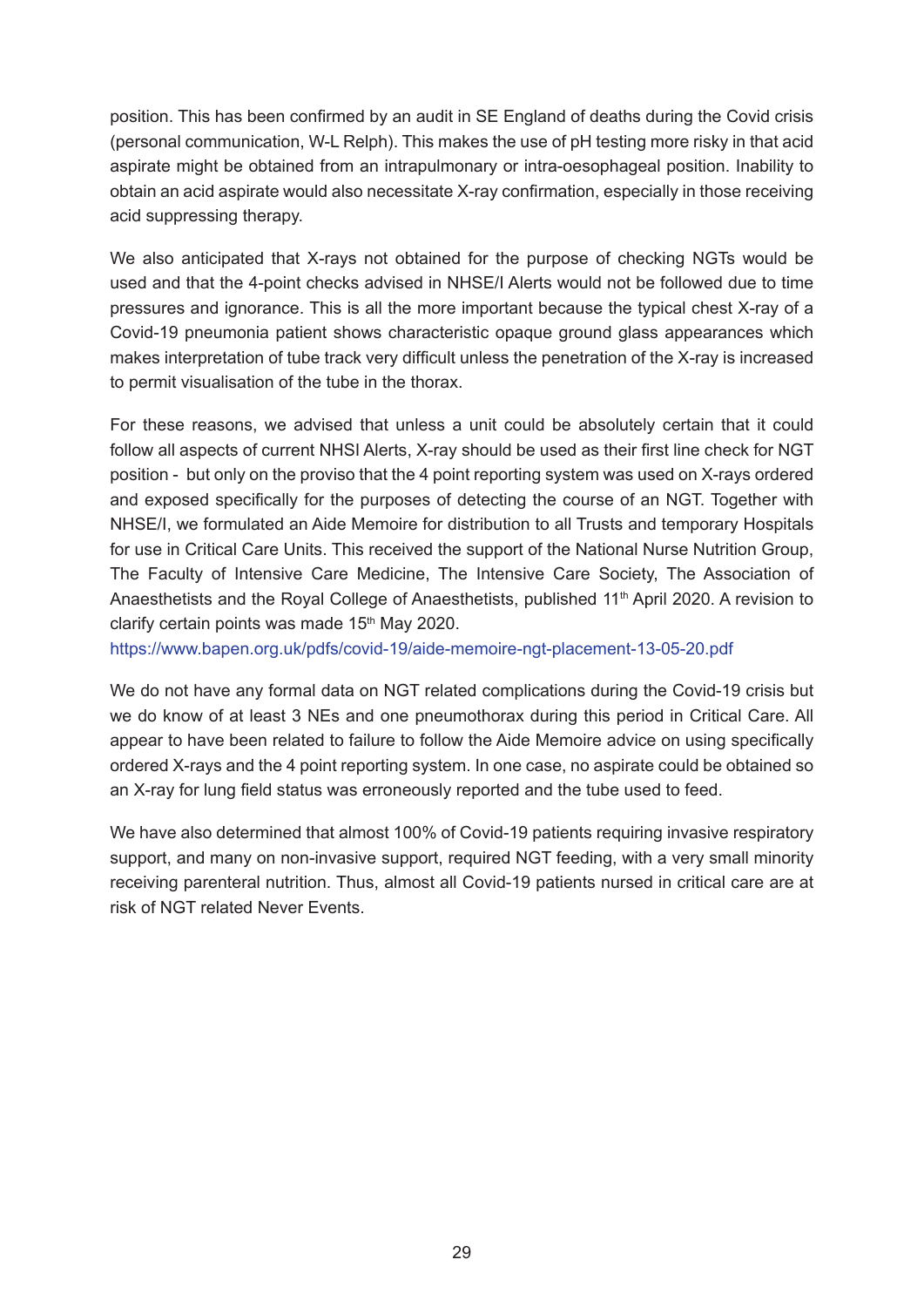### **References**

Carrara, G, Mizzi, A, Cozzi, S. SUN-PP254: Kangaroo feeding tube with iris technology reduces the risk of pulmonary misplacement in critically ill patients. Clin Nutr 2015; 34: S117–S118.

Cartwright A. "Never Again" - What can we learn from Nasogastric never events? Presented at BAPEN conference, 2018

Chau JPC, Lo SHS, Thompson DR, Fernandez R, Griffiths R. Use of end-tidal carbon dioxide detection to determine correct placement of nasogastric tube: a meta-analysis. Int J Nurs Stud 2011; 48:513–521.

Clemente R, Taylor S 2016. Does the 5.5 threshold for pH sticks leave a safe margin for error? Brit J Nursing 2016<https://doi.org/10.12968/bjon.2016.25.6.326>

Cochrane review: Post-pyloric versus gastric tube feeding for preventing pneumonia and improving nutritional outcomes in critically ill adults. Cochrane Systematic Review - Intervention Version published: 04 August 2015<https://doi.org/10.1002/14651858.CD008875.pub2>

CQC Report: "Opening the door to change – NHS Safety culture and the need for transformation". CQC, 2018. <https://www.cqc.org.uk/publications/themed-work/opening-door-change>

Fan E, Shin S, Ang Y 2017. Nasogastric tube placement confirmation: where we are and where we should be heading. https://doi.org/10.1177/2010105817705141

Guidance – Commissioning Excellent nutrition and hydration 2015-2018 [https://www.england.nhs.uk/](https://www.england.nhs.uk/wp-content/uploads/2015/10/nut-hyd-guid.pdf) [wp-content/uploads/2015/10/nut-hyd-guid.pdf](https://www.england.nhs.uk/wp-content/uploads/2015/10/nut-hyd-guid.pdf)

Hanna G, Phillips L, Priest O, Ni Z. Improving the safety of nasogastric feeding tube insertion: Developing guidelines for the safe verification of feeding tube position - a decision analysis approach. A Report for the NHS Patient Safety Research Portfolio [https://www.birminghamac.uk/Documents/college-mds/haps/projects/cfhep/psrp/finalreports/](https://www.birmingham.ac.uk/Documents/college-mds/haps/projects/cfhep/psrp/finalreports/PS048ImprovingthesafetyofnasogastricfeedingtubeinsertionREVISEDHannaetal.pdf) [PS048ImprovingthesafetyofnasogastricfeedingtubeinsertionREVISEDHannaetal.pdf](https://www.birmingham.ac.uk/Documents/college-mds/haps/projects/cfhep/psrp/finalreports/PS048ImprovingthesafetyofnasogastricfeedingtubeinsertionREVISEDHannaetal.pdf)

HSIB Interim report: Placement of nasogastric tubes. Publication ref: 12019/006/IB https://www.hsib.org.uk/documents/212/hsib\_bulletin\_implementation\_safety\_improvements [placement\\_nasogastric\\_tubes.pdf](https://www.hsib.org.uk/documents/212/hsib_bulletin_implementation_safety_improvements_placement_nasogastric_tubes.pdf)

[Hu](https://www.ncbi.nlm.nih.gov/pubmed/?term=Hu%20X%5BAuthor%5D&cauthor=true&cauthor_uid=25076409) X, Yi ES, Ryu JH. Aspiration-Related Deaths in 57 Consecutive Patients: Autopsy Study [\(PLoS One.](http://www.ncbi.nlm.nih.gov/pmc/articles/pmc411622/) 2014; 9(7): e103795. Published online 2014 Jul 30. doi: [10.1371/journal.pone.0103795](https://dx.doi.org/10.1371%2Fjournal.pone.0103795)

Jones A, Jones BJM, Read N, Frampton B, Townsend C. Nasogastric tube replacement in the community – is it a safe and effective service? A re-audit. Clin Nutr ESPEN, 2017; 22:125-6.

Jones BJM. Jones A, Skelton J. Community replacement of nasogastric feeding tubes is safe and prevents need for hospital referrals: a repeat audit. Clin Nutr ESPEN 2020;35:230. <https://doi.org/10.1016/j.clnesp.2019.12.051>

Koopmann MC, Kudsk KA, Szotkowski MJ, Rees, SM. A team-based protocol and electromagnetic technology eliminate feeding tube placement complications. Ann Surg 2011;253:297–302.

Lee S, Mason E. 2013. Competence in confirming correct placement of nasogastric tubes amongst FY1 doctors. BMJ Qual Improv Rep doi 10.1136/bmjquality.u 201014.w1198

Long, M. , Machan, M. and Tollinche, L. (2017) Intraoperative Gastric Tube Intubation: A Summary of Case Studies and Review of the Literature. Open Journal of Anesthesiology, 7, 43-62. doi: [10.4236/ojanes.2017.73005](https://doi.org/10.4236/ojanes.2017.73005)

Marderstein, E.L., R.L. Simmons, and J.B. Ochoa, Patient safety: effect of institutional protocols on adverse events related to feeding tube placement in the critically ill. J Am Coll Surg, 2004. 199(1): p. 39-47; discussion 47-50.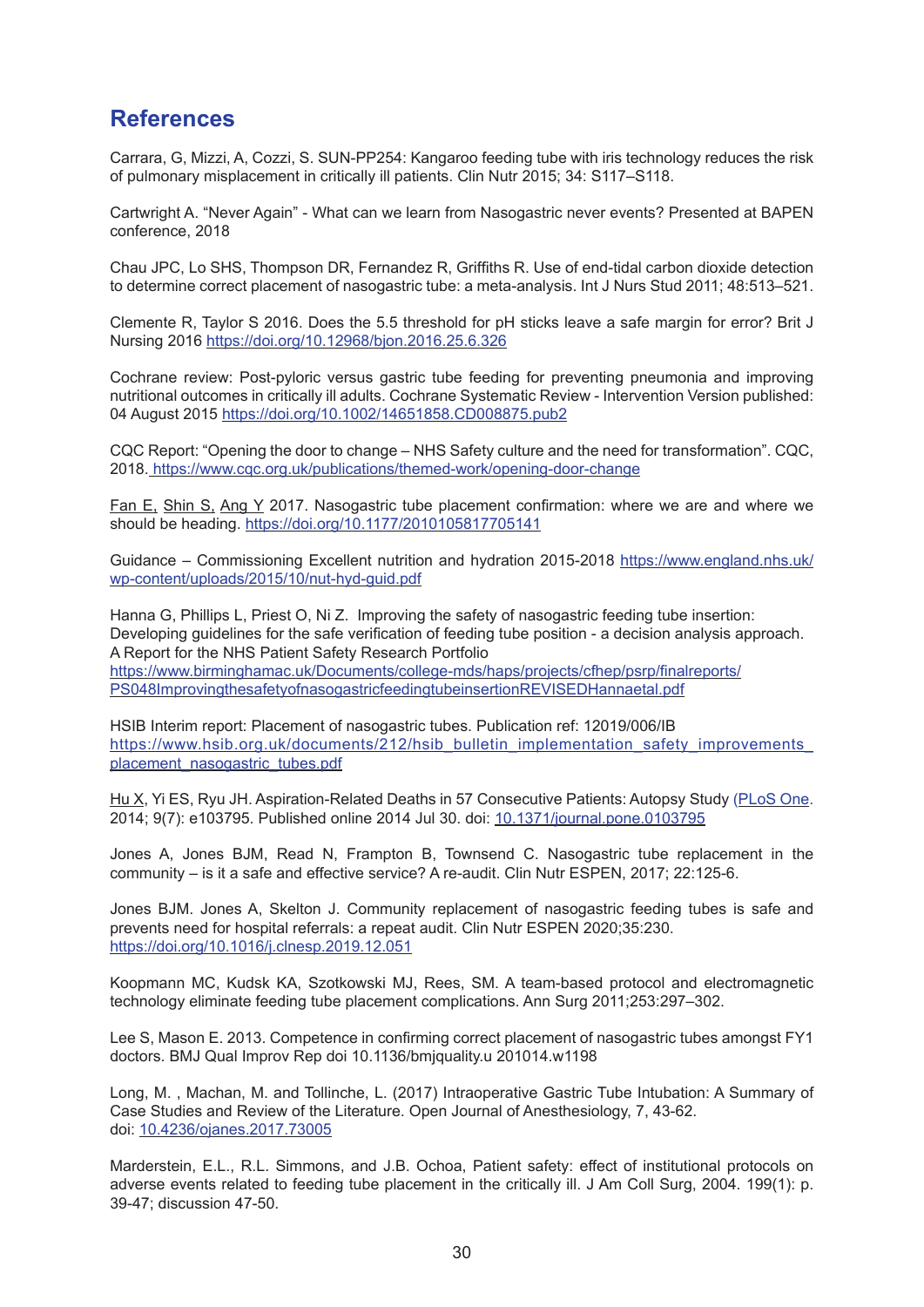[Metheny](https://www.ncbi.nlm.nih.gov/pubmed/?term=Metheny%20NA%5BAuthor%5D&cauthor=true&cauthor_uid=18978236) NA, Schallom L, [Oliver](https://www.ncbi.nlm.nih.gov/pubmed/?term=Oliver%20DA%5BAuthor%5D&cauthor=true&cauthor_uid=18978236) DA and [Clouse](https://www.ncbi.nlm.nih.gov/pubmed/?term=Clouse%20RE%5BAuthor%5D&cauthor=true&cauthor_uid=18978236) RE. Gastric Residual Volume and Aspiration in Critically Ill Patients Receiving Gastric Feedings. Am J Crit Care. 2008 Nov; 17(6): 512–520.

Mizzi A, [C](https://pubmed.ncbi.nlm.nih.gov/?term=Cozzi+S&cauthor_id=28359362)ozzi S, Beretta L, Greco M, Braga M 2016.Real-time image-guided nasogastric feeding tube placement: A case series using Kangaroo with IRIS Technology in an ICU Affiliations expand PMID: 28359362 doi: [10.1016/j.nut.2016.09.002](http://doi.org/10.1016/j.nut.2016.09.002)

NCEPOD (2004) Scoping Our Practice [https://www.ncepod.org.uk/2004report/Full\\_Report\\_2004.pdf](https://www.ncepod.org.uk/2004report/Full_Report_2004.pdf)

NCEPOD (2010) Parenteral Nutrition: A mixed Bag <https://www.ncepod.org.uk/2010pn.html>

NHSI Resources set: improvement.nhs.uk/resources/resource-set-initial-placement-checks-nasogastric -and-orogastric-tubes

Ni MZ, Huddy JR, Priest OH, et al Selecting pH cut-offs for the safe verification of nasogastric feeding tube placement: a decision analytical modelling approach BMJ Open 2017;7:e018128. doi: 10.1136/bmjopen-2017-018128

NPSA alerts and NHSE documents:

2005: NPSA Patient Safety Alert – Reducing harm caused by misplaced nasogastric tubes 2005 [www.nrls.npsa.nhs.uk/resources/type/alerts/?entryid45=59794&p=4](http://www.nrls.npsa.nhs.uk/resources/type/alerts/?entryid45=59794&p=4)

2009: Intrapulmonary misplaced nasogastric tube designated a never event.

2011: NPSA Patient Safety Alert: Reducing the harm caused by misplaced nasogastric feeding tubes in adults, children and infants [file:///C:/Users/bjmj/Downloads/NRLS-1253-Nasogastric\\_Ale\\_.2011-v1%202014%20update%20\(1\).pdf](file:///C:\Users\bjmj\Downloads\NRLS-1253-Nasogastric_Ale_.2011-v1%202014%20update%20(1).pdf)

2011 Alert supporting information: [file:///C:/Users/bjmj/Downloads/NRLS-1253-Nasogastric%20Sup\\_mation-08.03.2011-v1.pdf](file:///C:\Users\bjmj\Downloads\NRLS-1253-Nasogastric%20Sup_mation-08.03.2011-v1.pdf)

2012: NPSA Rapid response report: harm from flushing of nasogastric tubes before confirmation of placement 2012. [www.nrls.npsa.nhs.uk/resources/type/alerts/?entryid45=133441](http://www.nrls.npsa.nhs.uk/resources/type/alerts/?entryid45=133441)

2013: NHS England Patient Safety alert: Stage 1 – Placement devices for nasogastric tube placement DO NOT replace initial placement checks 2013. [www.england.nhs.uk/wp-content/uploads/2013/12/psa-ng-tube.pdf](http://www.england.nhs.uk/wp-content/uploads/2013/12/psa-ng-tube.pdf)

2015: NHS England Never Events policy and Framework. www.england,nhs.uk/patientsafety/never-events/ <file:///C:/Users/bjmj/OneDrive/Desktop/NGSIG/2015%20never-evnts-pol-framwrk-apr.pdf>

2016: NHSI Patient Safety Alert, Nasogastric tube misplacement: continuing risk of death and severe harm, 2016.

[https://improvement.nhs.uk/documents/194/Patient\\_Safety\\_Alert\\_Stage\\_2\\_-\\_NG\\_tube\\_resource\\_set.pdf](https://improvement.nhs.uk/documents/194/Patient_Safety_Alert_Stage_2_-_NG_tube_resource_set.pdf)

2017: Patient Safety Alert: Wales. Nasogastric tube misplacement: continuing risk of death and severe harm. PSA008/May 2017. [www.patientsafety.wales.nhs.uk](http://www.patientsafety.wales.nhs.uk)

NNNG (National Nurses Nutrition Group) guideline: Safe insertion and ongoing care of nasogastric (NG) Feeding Tubes in Adults (2nd edition), 2017. <https://www.nnng.org.uk/download-guidelines/>

Nursing and Midwifery Council (2018) Standards of Proficiency for Nursing Associates. NMC 2018. [https://www.nmc.org.uk/globalassets/sitedocuments/education-standards/nursing-associates](https://www.nmc.org.uk/globalassets/sitedocuments/education-standards/nursing-associates-proficiency-standards.pdf)[proficiency-standards.pdf](https://www.nmc.org.uk/globalassets/sitedocuments/education-standards/nursing-associates-proficiency-standards.pdf)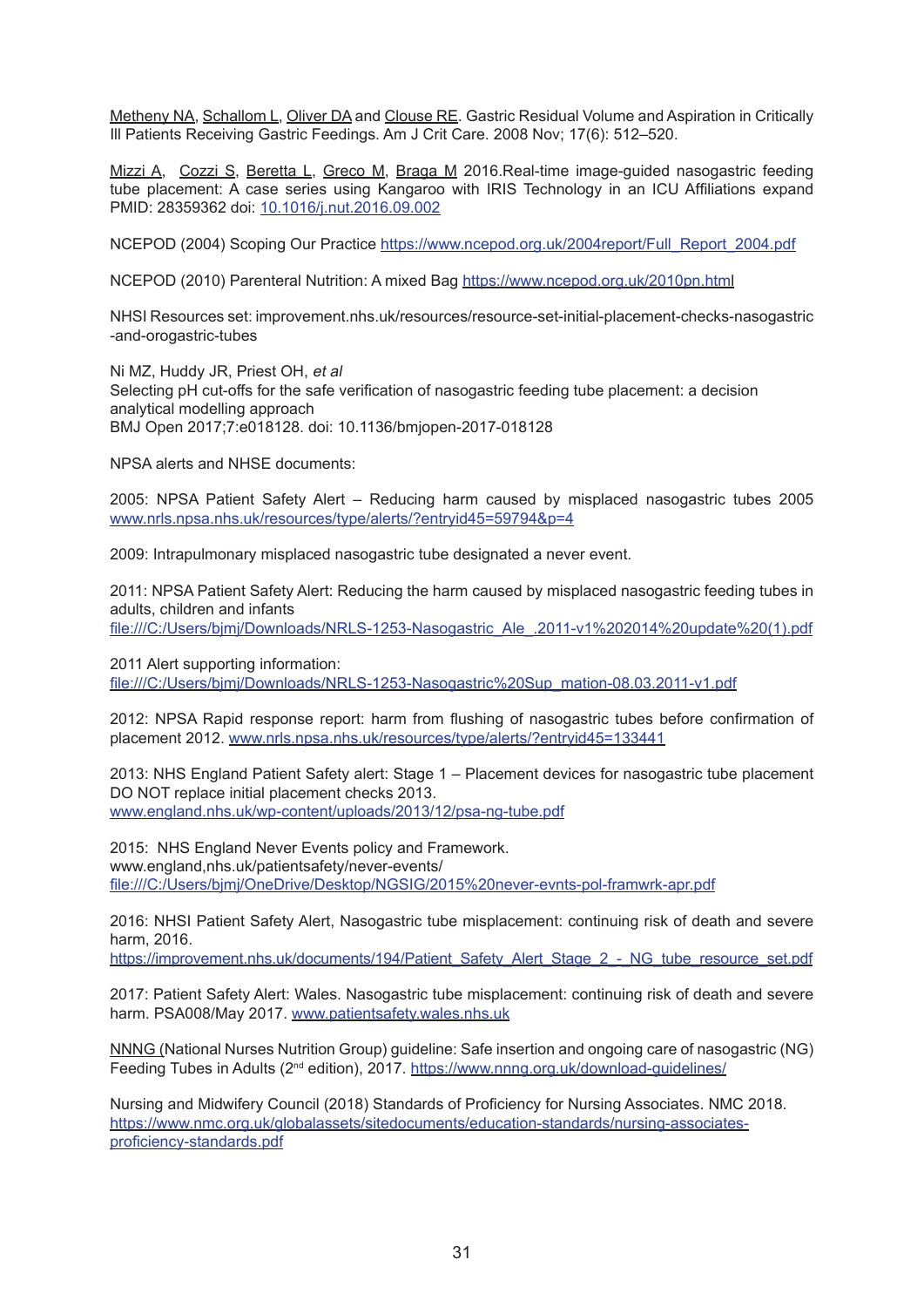Ostedgaard KL. Schleiffarth JR, Hoffman HT. Preventing nasogastric tube injuries: is there a better way? Laryngoscope 2013;123:2083-4

Rollins H, Arnold-Ellis J. Taylor A. How accurate are X-rays to check nasogastric tube positioning? Nursing Times 2012;108:14-16

Royal College of Radiologists: Confirmation of safe nasogastric tube placement – the radiology department's duties. 2011 revised 2018. [https://www.rcr.ac.uk/audit/confirmation-safe-nasogastric-tube-placement-–-radiology-departments](https://www.rcr.ac.uk/audit/confirmation-safe-nasogastric-tube-placement-�-radiology-departments-duties)[duties](https://www.rcr.ac.uk/audit/confirmation-safe-nasogastric-tube-placement-�-radiology-departments-duties)

Sorokin R, Gottlieb JE. (2006). Enhancing patient safety during feeding tube insertion: a review of more than 2000 insertions. JPEN 2006;30:440–445.

Sparks DA, Chase DM, Coughlin LM and Perry E. (2011) Pulmonary Complications of 9931 Narrow-Bore Nasoenteric Tubes during Blind Placement: A Critical Review. Journal of Parenteral and Enteral Nutrition, 35, 625-629. <https://doi.org/10.1177/0148607111413898>

Stroud M, Duncan H, Nightingale J. British Society of Gastroenterology. Guidelines for enteral feeding in adult hospital patients. Gut 2003;52(Suppl 7):vii1–12

Taylor S, Allan K, Clemente R. Undetected Cortrak misplacements in the United Kingdom 2010-17: An audit of trace interpretations. Epub. 2019; 55: <https://doi.org/10.1016/j.iccn.2019.102766>.

Taylor SJ, Allan K, Clemente R, Brazier S. Cortrak tube placement-1: Confirming by quadrant is unsafe. British Journal of Nursing. 2017; 26 (13): 2-6.

Taylor SJ, Allan K, Clemente R, Brazier S. Cortrak tube placement -2: Guidance to avoid lung misplacement is inadequate. Brit J Nursing, 2017;26(14):2-7

Taylor SJ, McWilliam AK, Toher D. Nasogastric tube depth: the NEX guideline is incorrect. Brit J Nursing 2014;23:641-4. doi:10.12968/bjon.2014.23.12.641

Technology Alert: Horizon Scanning Centre 2014. Kangaroo™ feeding tube with IRIS technology for aid in nasogastric tube placement. <http://www.io.nihr.ac.uk/wp-content/uploads/migrated/2685.7bcab6dd.FINALKangaroofeedingtube.pdf>

Theodore A, Frank J, Ende J, Snider G, Beer D. Errant placement of Nasoenteric tubes in obtunded patients. A hazard in obtunded patients. Chest 1984;86:931-3

Torsy T, Saman R, Boeykens K, Duysburgh I, Van Damme N, Beeckman D. Comparison of two methods for estimating the tip position of a nasogastric tube: a randomised controlled trial. Nutrition in Clinical Practice 2018:33; [doi: 10.1002/ncp.10112](https://pubmed.ncbi.nlm.nih.gov/29959848/)

Torsy T, Saman R, Boeykens K et al, Int J Nurs Studies 2020 :110 ;103614. https://doi.org/10.1016/j.ijnurstu.2020.103614

Warner MA, Warner ME and Weber JG. (1993) Clinical Significance of Pulmonary Aspiration during the Perioperative Period. Anesthesiology, 78, 56-62). <https://doi.org/10.1097/00000542-199301000-00010>